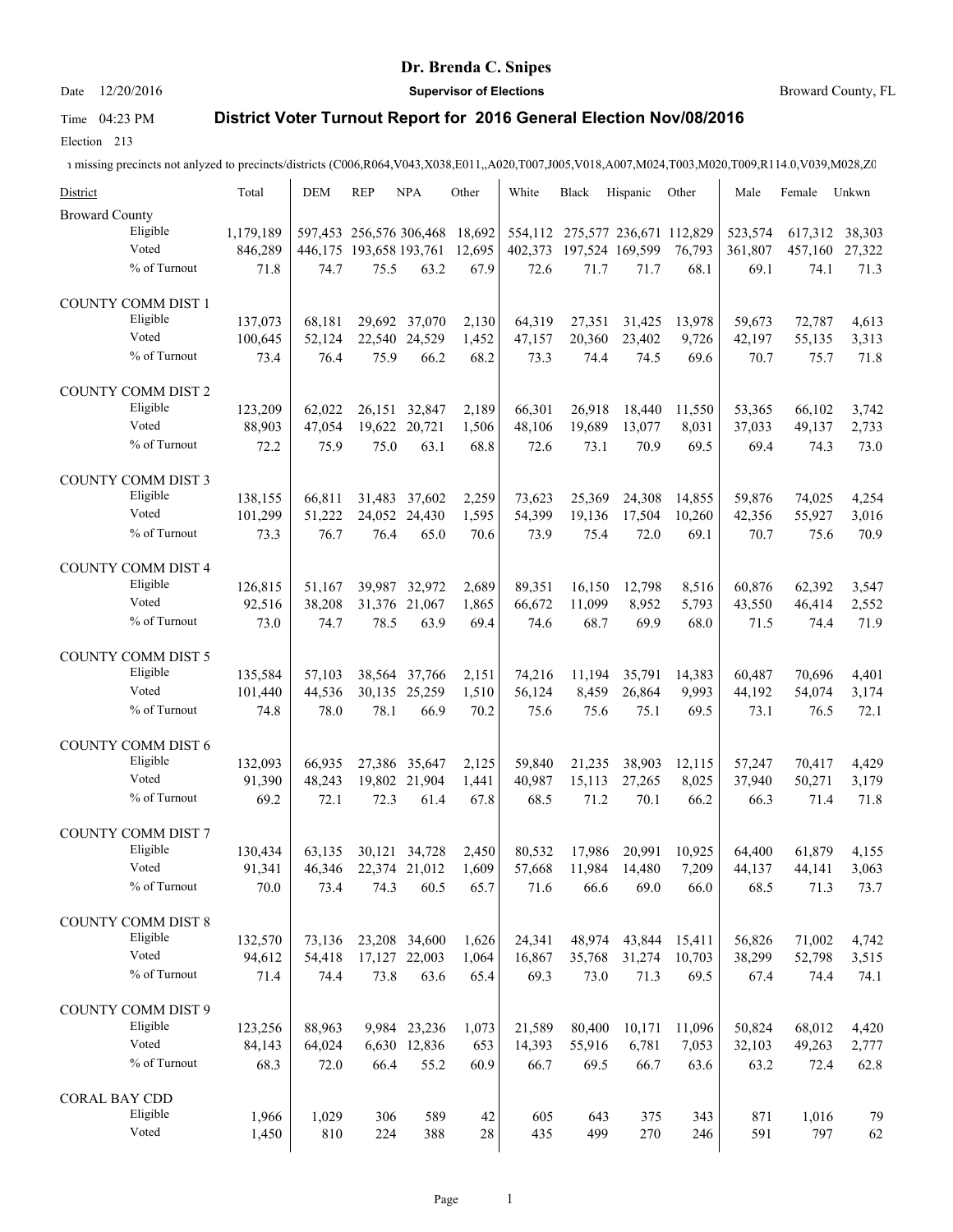### Date 12/20/2016 **Supervisor of Elections Supervisor of Elections** Broward County, FL

### Time 04:23 PM **District Voter Turnout Report for 2016 General Election Nov/08/2016**

Election 213

| District                    | Total  | <b>DEM</b> | <b>REP</b> | <b>NPA</b> | Other            | White  | Black | Hispanic | Other | Male   | Female | Unkwn  |
|-----------------------------|--------|------------|------------|------------|------------------|--------|-------|----------|-------|--------|--------|--------|
| % of Turnout                | 73.8   | 78.7       | 73.2       | 65.9       | 66.7             | 71.9   | 77.6  | 72.0     | 71.7  | 67.9   | 78.4   | 78.5   |
| <b>CYPRESS COVE CDD</b>     |        |            |            |            |                  |        |       |          |       |        |        |        |
| Eligible                    | 415    | 222        | 81         | 110        | $\overline{c}$   | 138    | 152   | 70       | 55    | 183    | 221    | 11     |
| Voted                       | 309    | 178        | 56         | 75         | $\mathbf{0}$     | 96     | 128   | 49       | 36    | 131    | 171    | $\tau$ |
| % of Turnout                | 74.5   | 80.2       | 69.1       | 68.2       | 0.0              | 69.6   | 84.2  | 70.0     | 65.5  | 71.6   | 77.4   | 63.6   |
| <b>FLAMINGO ESTATES CDD</b> |        |            |            |            |                  |        |       |          |       |        |        |        |
| Eligible                    | 5,732  | 2,854      | 1,212      | 1,591      | 75               | 906    | 1,737 | 2,243    | 846   | 2,559  | 2,969  | 204    |
| Voted                       | 4,261  | 2,223      | 941        | 1,043      | 54               | 664    | 1,294 | 1,713    | 590   | 1,822  | 2,278  | 161    |
| % of Turnout                | 74.3   | 77.9       | 77.6       | 65.6       | 72.0             | 73.3   | 74.5  | 76.4     | 69.7  | 71.2   | 76.7   | 78.9   |
| <b>GRIFFIN LAKES CCD</b>    |        |            |            |            |                  |        |       |          |       |        |        |        |
| Eligible                    | 566    | 236        | 107        | 204        | 19               | 294    | 46    | 151      | 75    | 246    | 293    | $27\,$ |
| Voted                       | 377    | 183        | 70         | 112        | 12               | 183    | 37    | 105      | 52    | 154    | 199    | 24     |
| % of Turnout                | 66.6   | 77.5       | 65.4       | 54.9       | 63.2             | 62.2   | 80.4  | 69.5     | 69.3  | 62.6   | 67.9   | 88.9   |
|                             |        |            |            |            |                  |        |       |          |       |        |        |        |
| HUNTINGTON CDD              |        |            |            |            |                  |        |       |          |       |        |        |        |
| Eligible                    | 385    | 205        | 79         | 93         | 8                | 30     | 119   | 160      | 76    | 174    | 194    | 17     |
| Voted                       | 299    | 170        | 62         | 60         | 7                | 18     | 100   | 125      | 56    | 126    | 158    | 15     |
| % of Turnout                | 77.7   | 82.9       | 78.5       | 64.5       | 87.5             | 60.0   | 84.0  | 78.1     | 73.7  | 72.4   | 81.4   | 88.2   |
| HARBOUR LAKES ESTATES CCD   |        |            |            |            |                  |        |       |          |       |        |        |        |
| Eligible                    | 442    | 170        | 112        | 156        | 4                | 83     | 87    | 153      | 119   | 211    | 213    | 18     |
| Voted                       | 322    | 129        | 89         | 101        | 3                | 66     | 79    | 103      | 74    | 149    | 161    | 12     |
| % of Turnout                | 72.9   | 75.9       | 79.5       | 64.7       | 75.0             | 79.5   | 90.8  | 67.3     | 62.2  | 70.6   | 75.6   | 66.7   |
| MONTERRA CCD                |        |            |            |            |                  |        |       |          |       |        |        |        |
| Eligible                    | 2,204  | 881        | 467        | 812        | 44               | 906    | 310   | 655      | 333   | 959    | 1,166  | 79     |
| Voted                       | 1,697  | 733        | 365        | 563        | 36               | 706    | 256   | 487      | 248   | 732    | 900    | 65     |
| % of Turnout                | 77.0   | 83.2       | 78.2       | 69.3       | 81.8             | 77.9   | 82.6  | 74.4     | 74.5  | 76.3   | 77.2   | 82.3   |
|                             |        |            |            |            |                  |        |       |          |       |        |        |        |
| <b>MEADOW PINES CCD</b>     |        |            |            |            |                  |        |       |          |       |        |        |        |
| Eligible                    | 906    | 381        | 191        | 316        | 18               | 208    | 157   | 434      | 107   | 381    | 493    | 32     |
| Voted                       | 680    | 299        | 149        | 219        | 13               | 150    | 127   | 332      | 71    | 273    | 379    | 28     |
| % of Turnout                | 75.1   | 78.5       | 78.0       | 69.3       | 72.2             | 72.1   | 80.9  | 76.5     | 66.4  | 71.7   | 76.9   | 87.5   |
| <b>MAPLE RIDGE CCD</b>      |        |            |            |            |                  |        |       |          |       |        |        |        |
| Eligible                    | 483    | 195        | 116        | 164        | 8                | 285    | 51    | 73       | 74    | 229    | 232    | $22\,$ |
| Voted                       | 330    | 131        | 88         | 104        | $\boldsymbol{7}$ | 195    | 40    | 52       | 43    | 155    | 160    | 15     |
| % of Turnout                | 68.3   | 67.2       | 75.9       | 63.4       | 87.5             | 68.4   | 78.4  | 71.2     | 58.1  | 67.7   | 69.0   | 68.2   |
| NORTH SPRINGS IMP DIST      |        |            |            |            |                  |        |       |          |       |        |        |        |
| Eligible                    | 29,174 | 11,488     | 8,860      | 8,301      | 525              | 19,301 | 2,468 | 3,862    | 3,543 | 13,624 | 14,762 | 788    |
| Voted                       | 22,384 | 9,135      | 7,042      | 5,811      | 396              | 14,935 | 1,934 | 2,947    | 2,568 | 10,293 | 11,525 | 566    |
| % of Turnout                | 76.7   | 79.5       | 79.5       | 70.0       | 75.4             | 77.4   | 78.4  | 76.3     | 72.5  | 75.6   | 78.1   | 71.8   |
|                             |        |            |            |            |                  |        |       |          |       |        |        |        |
| ORCHID GROVE CDD            |        |            |            |            |                  |        |       |          |       |        |        |        |
| Eligible                    | 527    | 200        | 144        | 170        | 13               | 358    | 59    | 78       | 32    | 254    | 253    | 20     |
| Voted                       | 408    | 161        | 122        | 117        | 8                | 275    | 43    | 62       | 28    | 202    | 189    | 17     |
| % of Turnout                | 77.4   | 80.5       | 84.7       | 68.8       | 61.5             | 76.8   | 72.9  | 79.5     | 87.5  | 79.5   | 74.7   | 85.0   |
|                             |        |            |            |            |                  |        |       |          |       |        |        |        |
|                             |        |            |            |            |                  |        |       |          |       |        |        |        |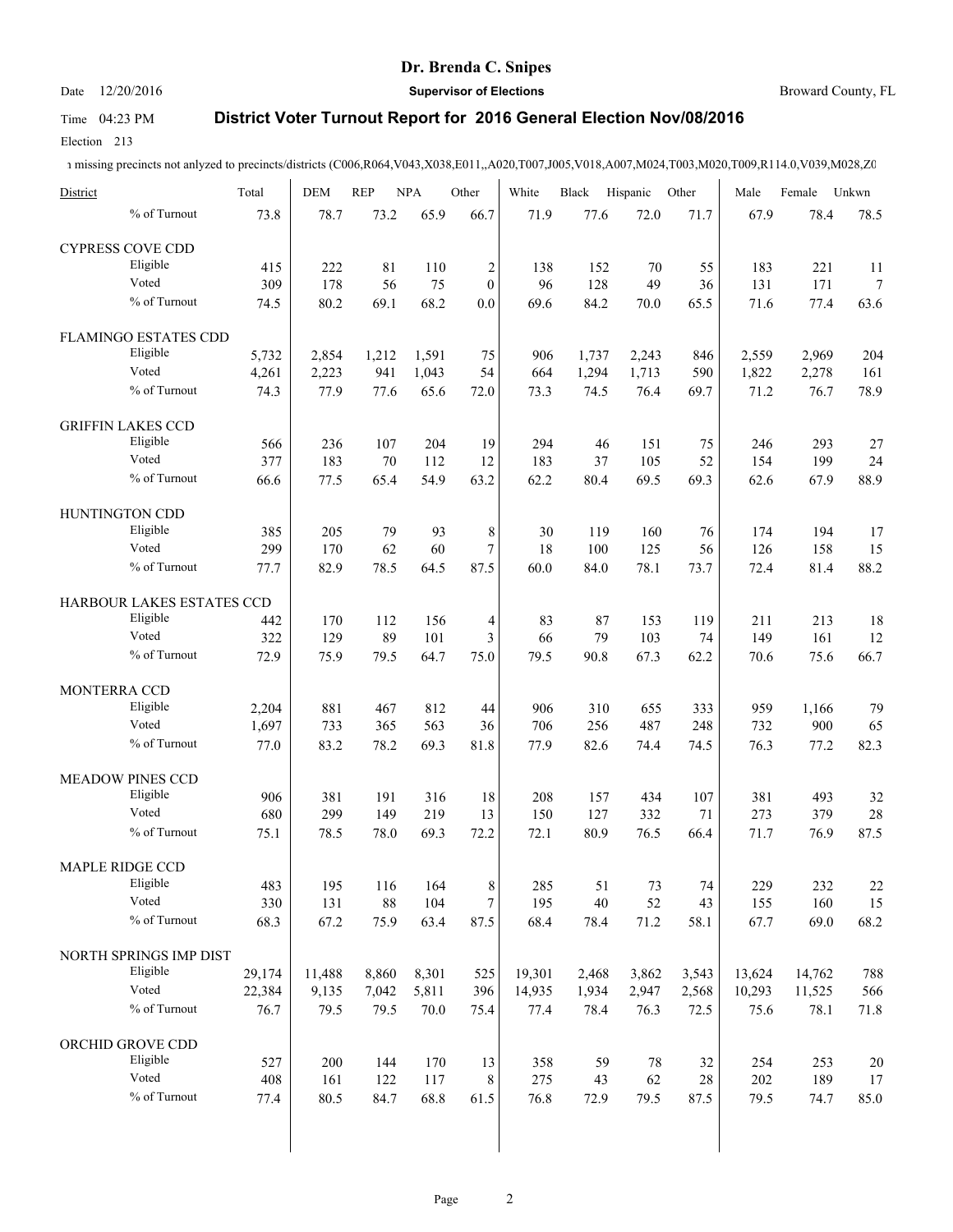Date 12/20/2016 **Supervisor of Elections Supervisor of Elections** Broward County, FL

# Time 04:23 PM **District Voter Turnout Report for 2016 General Election Nov/08/2016**

Election 213

| District                |                            | Total            | <b>DEM</b>       | <b>REP</b>       | <b>NPA</b>       | Other            | White            | <b>Black</b>     | Hispanic         | Other            | Male             | Female           | Unkwn                   |
|-------------------------|----------------------------|------------------|------------------|------------------|------------------|------------------|------------------|------------------|------------------|------------------|------------------|------------------|-------------------------|
| OAKRIDGE CDD            |                            |                  |                  |                  |                  |                  |                  |                  |                  |                  |                  |                  |                         |
|                         | Eligible                   | 1,009            | 384              | 302              | 311              | 12               | 749              | 27               | 143              | 90               | 460              | 519              | 30                      |
|                         | Voted                      | 739              | 283              | 241              | 209              | 6                | 554              | 16               | 108              | 61               | 326              | 390              | 23                      |
|                         | % of Turnout               | 73.2             | 73.7             | 79.8             | 67.2             | 50.0             | 74.0             | 59.3             | 75.5             | 67.8             | 70.9             | 75.1             | 76.7                    |
|                         | SNR INTRACOASTAL DIST      |                  |                  |                  |                  |                  |                  |                  |                  |                  |                  |                  |                         |
|                         | Eligible                   | 794              | 237              | 333              | 199              | 25               | 701              | 9                | 48               | 36               | 418              | 351              | 25                      |
|                         | Voted                      | 616              | 194              | 271              | 132              | 19               | 548              | $\overline{7}$   | 38               | 23               | 320              | 275              | 21                      |
|                         | % of Turnout               | 77.6             | 81.9             | 81.4             | 66.3             | 76.0             | 78.2             | 77.8             | 79.2             | 63.9             | 76.6             | 78.3             | 84.0                    |
| TURTLE RUN CDD          |                            |                  |                  |                  |                  |                  |                  |                  |                  |                  |                  |                  |                         |
|                         | Eligible                   | 2,537            | 1,114            | 637              | 743              | 43               | 1,322            | 461              | 451              | 303              | 1,156            | 1,302            | 79                      |
|                         | Voted                      | 1,787            | 842              | 451              | 461              | 33               | 910              | 344              | 324              | 209              | 780              | 948              | 59                      |
|                         | % of Turnout               | 70.4             | 75.6             | 70.8             | 62.0             | 76.7             | 68.8             | 74.6             | 71.8             | 69.0             | 67.5             | 72.8             | 74.7                    |
| VIZCAYA CCD             |                            |                  |                  |                  |                  |                  |                  |                  |                  |                  |                  |                  |                         |
|                         | Eligible                   | 1,506            | 753              | 245              | 487              | 21               | 118              | 444              | 790              | 154              | 641              | 794              | 71                      |
|                         | Voted                      | 1,064            | 557              | 165              | 327              | 15               | 70               | 344              | 538              | 112              | 437              | 578              | 49                      |
|                         | % of Turnout               | 70.7             | 74.0             | 67.3             | 67.1             | 71.4             | 59.3             | 77.5             | 68.1             | 72.7             | 68.2             | 72.8             | 69.0                    |
| <b>WALNUT CREEK CCD</b> |                            |                  |                  |                  |                  |                  |                  |                  |                  |                  |                  |                  |                         |
|                         | Eligible                   | 1,733            | 850              | 333              | 528              | 22               | 630              | 406              | 378              | 319              | 770              | 900              | 63                      |
|                         | Voted                      | 1,320            | 671              | 254              | 376              | 19               | 480              | 314              | 280              | 246              | 583              | 694              | 43                      |
|                         | % of Turnout               | 76.2             | 78.9             | 76.3             | 71.2             | 86.4             | 76.2             | 77.3             | 74.1             | 77.1             | 75.7             | 77.1             | 68.3                    |
| WEST LAKE CDD           |                            |                  |                  |                  |                  |                  |                  |                  |                  |                  |                  |                  |                         |
|                         | Eligible                   | 1,074            | 496              | 239              | 319              | 20               | 803              | 32               | 164              | 75               | 473              | 564              | 37                      |
|                         | Voted                      | 846              | 406              | 185              | 243              | 12               | 638              | 26               | 117              | 65               | 363              | 452              | 31                      |
|                         | % of Turnout               | 78.8             | 81.9             | 77.4             | 76.2             | 60.0             | 79.5             | 81.3             | 71.3             | 86.7             | 76.7             | 80.1             | 83.8                    |
|                         | CYPRESS CLUB REC DIST      |                  |                  |                  |                  |                  |                  |                  |                  |                  |                  |                  |                         |
|                         | Eligible                   | 233              | 78               | 83               | 63               | 9                | 196              | $\sqrt{2}$       | 20               | 15               | 86               | 143              | 4                       |
|                         | Voted                      | 165              | 58               | 61               | 38               | 8                | 135              | $\mathbf{1}$     | 17               | 12               | 57               | 104              | $\overline{\mathbf{4}}$ |
|                         | % of Turnout               | 70.8             | 74.4             | 73.5             | 60.3             | 88.9             | 68.9             | 50.0             | 85.0             | 80.0             | 66.3             | 72.7             | 100.0                   |
|                         | <b>GULFSTREAM PARK CDD</b> |                  |                  |                  |                  |                  |                  |                  |                  |                  |                  |                  |                         |
|                         | Eligible                   | $\boldsymbol{0}$ | $\boldsymbol{0}$ | $\boldsymbol{0}$ | $\boldsymbol{0}$ | $\boldsymbol{0}$ | $\boldsymbol{0}$ | $\boldsymbol{0}$ | $\boldsymbol{0}$ | $\boldsymbol{0}$ | $\boldsymbol{0}$ | $\boldsymbol{0}$ | $\boldsymbol{0}$        |
|                         | Voted                      | $\Omega$         | $\theta$         | $\overline{0}$   | $\mathbf{0}$     | $\overline{0}$   | $\overline{0}$   | $\overline{0}$   | $\mathbf{0}$     | $\Omega$         | $\mathbf{0}$     | $\mathbf{0}$     | $\boldsymbol{0}$        |
|                         | % of Turnout               | 0.0              | 0.0              | $0.0\,$          | 0.0              | 0.0              | 0.0              | 0.0              | $0.0\,$          | 0.0              | $0.0\,$          | $0.0\,$          | $0.0\,$                 |
|                         | HOLLYWOOD BEACH CCD I      |                  |                  |                  |                  |                  |                  |                  |                  |                  |                  |                  |                         |
|                         | Eligible                   | $\boldsymbol{0}$ | $\boldsymbol{0}$ | $\boldsymbol{0}$ | $\boldsymbol{0}$ | $\boldsymbol{0}$ | $\boldsymbol{0}$ | $\boldsymbol{0}$ | $\boldsymbol{0}$ | $\bf{0}$         | $\boldsymbol{0}$ | $\boldsymbol{0}$ | $\boldsymbol{0}$        |
|                         | Voted                      | $\mathbf{0}$     | $\boldsymbol{0}$ | $\boldsymbol{0}$ | $\boldsymbol{0}$ | $\mathbf{0}$     | $\boldsymbol{0}$ | $\boldsymbol{0}$ | $\boldsymbol{0}$ | $\mathbf{0}$     | $\boldsymbol{0}$ | $\boldsymbol{0}$ | $\boldsymbol{0}$        |
|                         | % of Turnout               | 0.0              | 0.0              | $0.0\,$          | $0.0\,$          | 0.0              | $0.0\,$          | $0.0\,$          | 0.0              | 0.0              | $0.0\,$          | $0.0\,$          | $0.0\,$                 |
| <b>SABAL PALM CDD</b>   |                            |                  |                  |                  |                  |                  |                  |                  |                  |                  |                  |                  |                         |
|                         | Eligible                   | $\mathbf{0}$     | $\boldsymbol{0}$ | $\boldsymbol{0}$ | $\boldsymbol{0}$ | $\boldsymbol{0}$ | $\boldsymbol{0}$ | $\bf{0}$         | $\boldsymbol{0}$ | $\bf{0}$         | $\boldsymbol{0}$ | $\boldsymbol{0}$ | $\boldsymbol{0}$        |
|                         | Voted                      | $\mathbf{0}$     | $\boldsymbol{0}$ | $\boldsymbol{0}$ | $\boldsymbol{0}$ | $\boldsymbol{0}$ | $\boldsymbol{0}$ | $\mathbf{0}$     | $\boldsymbol{0}$ | $\boldsymbol{0}$ | $\boldsymbol{0}$ | $\boldsymbol{0}$ | $\boldsymbol{0}$        |
|                         | % of Turnout               | 0.0              | 0.0              | 0.0              | $0.0\,$          | 0.0              | 0.0              | 0.0              | 0.0              | 0.0              | 0.0              | 0.0              | $0.0\,$                 |
|                         | PEMBROKE HARBOR CDD        |                  |                  |                  |                  |                  |                  |                  |                  |                  |                  |                  |                         |
|                         | Eligible                   | $\boldsymbol{0}$ | $\boldsymbol{0}$ | $\boldsymbol{0}$ | $\boldsymbol{0}$ | $\boldsymbol{0}$ | $\boldsymbol{0}$ | $\boldsymbol{0}$ | $\boldsymbol{0}$ | $\boldsymbol{0}$ | $\boldsymbol{0}$ | $\boldsymbol{0}$ | $\boldsymbol{0}$        |
|                         | Voted                      | $\overline{0}$   | $\boldsymbol{0}$ | $\boldsymbol{0}$ | $\boldsymbol{0}$ | $\mathbf{0}$     | $\boldsymbol{0}$ | $\mathbf{0}$     | $\boldsymbol{0}$ | $\mathbf{0}$     | $\boldsymbol{0}$ | $\boldsymbol{0}$ | $\boldsymbol{0}$        |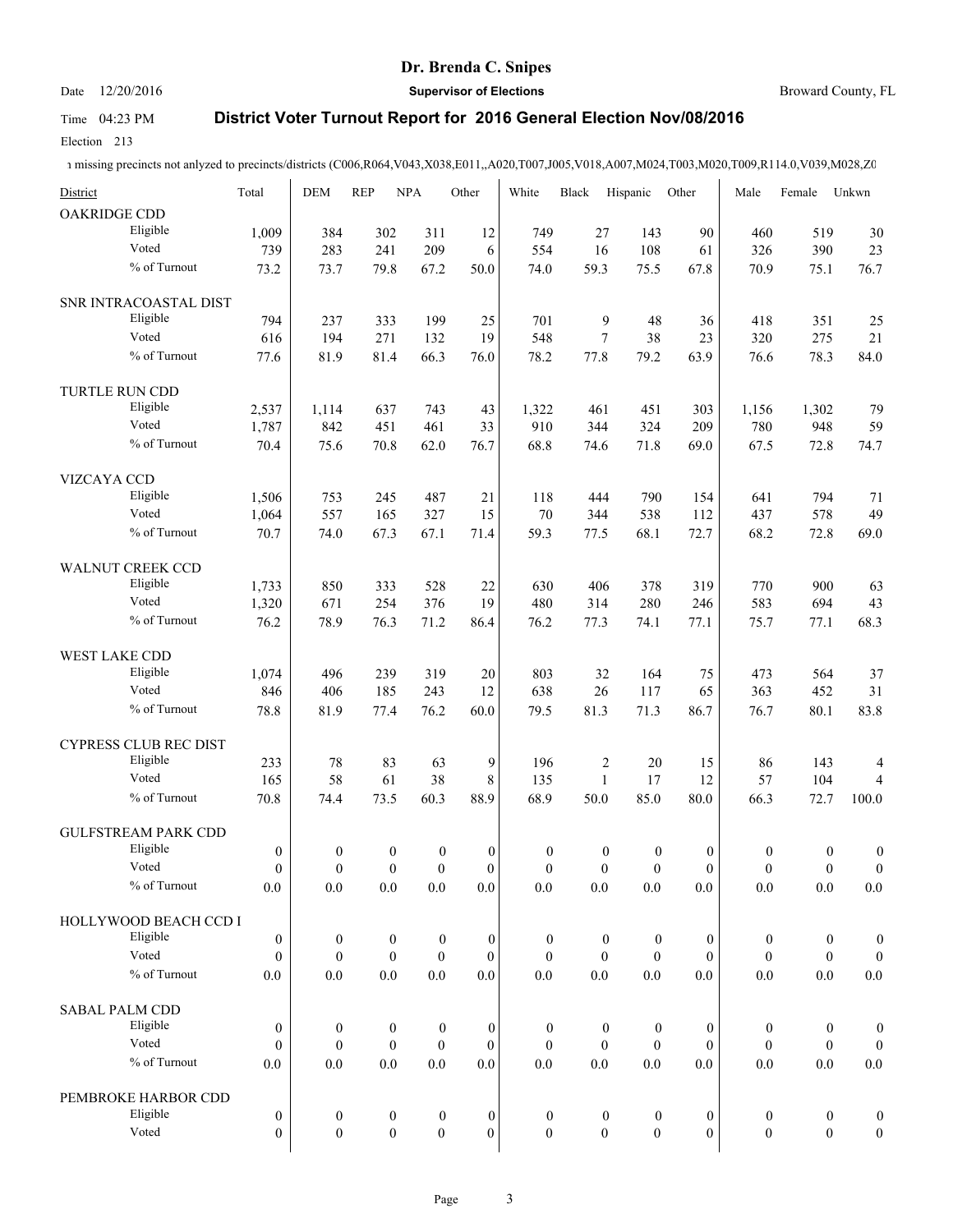Date 12/20/2016 **Supervisor of Elections Supervisor of Elections** Broward County, FL

### Time 04:23 PM **District Voter Turnout Report for 2016 General Election Nov/08/2016**

Election 213

| District |                           | Total            | <b>DEM</b>       | <b>REP</b>              | <b>NPA</b>       | Other            | White            | Black            | Hispanic         | Other            | Male             | Female           | Unkwn            |
|----------|---------------------------|------------------|------------------|-------------------------|------------------|------------------|------------------|------------------|------------------|------------------|------------------|------------------|------------------|
|          | % of Turnout              | 0.0              | 0.0              | 0.0                     | 0.0              | 0.0              | 0.0              | 0.0              | 0.0              | 0.0              | 0.0              | 0.0              | 0.0              |
|          | TAMARAC VILLAGE           |                  |                  |                         |                  |                  |                  |                  |                  |                  |                  |                  |                  |
|          | Eligible                  | $\boldsymbol{0}$ | $\boldsymbol{0}$ | $\boldsymbol{0}$        | $\boldsymbol{0}$ | $\boldsymbol{0}$ | $\boldsymbol{0}$ | $\boldsymbol{0}$ | $\boldsymbol{0}$ | $\boldsymbol{0}$ | $\boldsymbol{0}$ | $\boldsymbol{0}$ | $\boldsymbol{0}$ |
|          | Voted                     | $\theta$         | $\theta$         | $\mathbf{0}$            | $\mathbf{0}$     | $\mathbf{0}$     | $\mathbf{0}$     | $\theta$         | $\mathbf{0}$     | $\mathbf{0}$     | $\mathbf{0}$     | $\mathbf{0}$     | $\boldsymbol{0}$ |
|          | % of Turnout              | 0.0              | 0.0              | 0.0                     | 0.0              | 0.0              | 0.0              | 0.0              | 0.0              | 0.0              | 0.0              | 0.0              | 0.0              |
|          | <b>ACADEMICAL VILLAGE</b> |                  |                  |                         |                  |                  |                  |                  |                  |                  |                  |                  |                  |
|          | Eligible                  | $\mathbf{0}$     | $\boldsymbol{0}$ | $\boldsymbol{0}$        | $\boldsymbol{0}$ | $\boldsymbol{0}$ | $\boldsymbol{0}$ | $\boldsymbol{0}$ | $\boldsymbol{0}$ | $\mathbf{0}$     | $\boldsymbol{0}$ | $\boldsymbol{0}$ | $\boldsymbol{0}$ |
|          | Voted                     | $\theta$         | $\theta$         | $\mathbf{0}$            | $\mathbf{0}$     | $\theta$         | $\mathbf{0}$     | $\mathbf{0}$     | $\theta$         | $\theta$         | $\mathbf{0}$     | $\mathbf{0}$     | $\boldsymbol{0}$ |
|          | % of Turnout              | 0.0              | 0.0              | 0.0                     | 0.0              | 0.0              | 0.0              | 0.0              | 0.0              | 0.0              | 0.0              | 0.0              | 0.0              |
|          | 20TH CONGRESSIONAL        |                  |                  |                         |                  |                  |                  |                  |                  |                  |                  |                  |                  |
|          | Eligible                  | 297,902          | 196,404          | 32,773                  | 65,553           | 3,172            |                  | 60,448 156,384   | 51,042           | 30,028           | 123,266          | 164,141          | 10,495           |
|          | Voted                     | 208,140          | 144,251          |                         | 22,974 38,863    | 2,052            | 41,127           | 111,508          | 35,552           | 19,953           | 80,036           | 120,930          | 7,174            |
|          | % of Turnout              | 69.9             | 73.4             | 70.1                    | 59.3             | 64.7             | 68.0             | 71.3             | 69.7             | 66.4             | 64.9             | 73.7             | 68.4             |
|          | 22ND CONGRESSIONAL        |                  |                  |                         |                  |                  |                  |                  |                  |                  |                  |                  |                  |
|          | Eligible                  | 397,970          |                  | 172,728 109,065 108,301 |                  | 7,876            | 260,201          | 48,413           | 54,613           | 34,743           | 187,877          | 198,398          | 11.695           |
|          | Voted                     | 290,469          | 131,308          |                         | 83,976 69,741    | 5,444            | 192,422          | 35,066           | 38,923           | 24,058           | 134,251          | 147,711          | 8,507            |
|          | % of Turnout              | 73.0             | 76.0             | 77.0                    | 64.4             | 69.1             | 74.0             | 72.4             | 71.3             | 69.2             | 71.5             | 74.5             | 72.7             |
|          | 23RD CONGRESSIONAL        |                  |                  |                         |                  |                  |                  |                  |                  |                  |                  |                  |                  |
|          | Eligible                  | 432,949          |                  | 199,175 106,793 120,000 |                  | 6,981            | 216,572          |                  | 56.177 116.821   | 43,379           | 190,810          | 227,780          | 14,359           |
|          | Voted                     | 313,996          | 150,268          |                         | 81,181 77,817    | 4,730            | 157,646          | 40,949           | 85,614           | 29,787           | 133,861          | 169,712          | 10,423           |
|          | % of Turnout              | 72.5             | 75.4             | 76.0                    | 64.8             | 67.8             | 72.8             | 72.9             | 73.3             | 68.7             | 70.2             | 74.5             | 72.6             |
|          | 24TH CONGRESSIONAL        |                  |                  |                         |                  |                  |                  |                  |                  |                  |                  |                  |                  |
|          | Eligible                  | 50,368           | 29,146           | 7.945                   | 12,614           | 663              | 16,891           | 14,603           | 14,195           | 4,679            | 21,621           | 26,993           | 1,754            |
|          | Voted                     | 33,684           | 20,348           | 5,527                   | 7,340            | 469              | 11,178           | 10,001           | 9,510            | 2,995            | 13,659           | 18,807           | 1,218            |
|          | % of Turnout              | 66.9             | 69.8             | 69.6                    | 58.2             | 70.7             | 66.2             | 68.5             | 67.0             | 64.0             | 63.2             | 69.7             | 69.4             |
|          | LAUD-BY-THE-SEA           |                  |                  |                         |                  |                  |                  |                  |                  |                  |                  |                  |                  |
|          | Eligible                  | 5,446            | 1,674            | 2,199                   | 1,434            | 139              | 4,795            | 49               | 322              | 280              | 2,595            | 2,724            | 127              |
|          | Voted                     | 3,986            | 1,237            | 1,686                   | 967              | 96               | 3,539            | 30               | 231              | 186              | 1,894            | 1,993            | 99               |
|          | % of Turnout              | 73.2             | 73.9             | 76.7                    | 67.4             | 69.1             | 73.8             | 61.2             | 71.7             | 66.4             | 73.0             | 73.2             | 78.0             |
|          | FT LAUDERDALE DIST 1      |                  |                  |                         |                  |                  |                  |                  |                  |                  |                  |                  |                  |
|          | Eligible                  | 30,977           | 10,676           | 11,937                  | 7,650            | 714              | 25,152           | 1,145            | 2,719            | 1,961            | 15,345           | 14,849           | 783              |
|          | Voted                     | 23,534           | 8,307            | 9,543                   | 5,158            | 526              | 19,349           | 797              | 2,036            | 1,352            | 11,635           | 11,334           | 565              |
|          | % of Turnout              | 76.0             | 77.8             | 79.9                    | 67.4             | 73.7             | 76.9             | 69.6             | 74.9             | 68.9             | 75.8             | 76.3             | 72.2             |
|          | FT LAUDERDALE DIST 2      |                  |                  |                         |                  |                  |                  |                  |                  |                  |                  |                  |                  |
|          | Eligible                  | 30,909           | 15,268           | 7,017                   | 7,959            | 665              | 20,661           | 5,139            | 2,772            | 2,337            | 16,710           | 13,254           | 945              |
|          | Voted                     | 22,551           | 11,549           | 5,405                   | 5,152            | 445              | 15,483           | 3,373            | 2,055            | 1,640            | 12,106           | 9,723            | 722              |
|          | % of Turnout              | 73.0             | 75.6             | 77.0                    | 64.7             | 66.9             | 74.9             | 65.6             | 74.1             | 70.2             | 72.4             | 73.4             | 76.4             |
|          | FT LAUDERDALE DIST 3      |                  |                  |                         |                  |                  |                  |                  |                  |                  |                  |                  |                  |
|          | Eligible                  | 27,756           | 21,912           | 1,464                   | 4,231            | 149              | 2,387            | 21,733           | 1,547            | 2,089            | 11,264           | 15,489           | 1,003            |
|          | Voted                     | 17,858           | 14,924           | 855                     | 2,006            | 73               | 1,389            | 14,340           | 962              | 1,167            | 6,558            | 10,753           | 547              |
|          | % of Turnout              | 64.3             | 68.1             | 58.4                    | 47.4             | 49.0             | 58.2             | 66.0             | 62.2             | 55.9             | 58.2             | 69.4             | 54.5             |
|          |                           |                  |                  |                         |                  |                  |                  |                  |                  |                  |                  |                  |                  |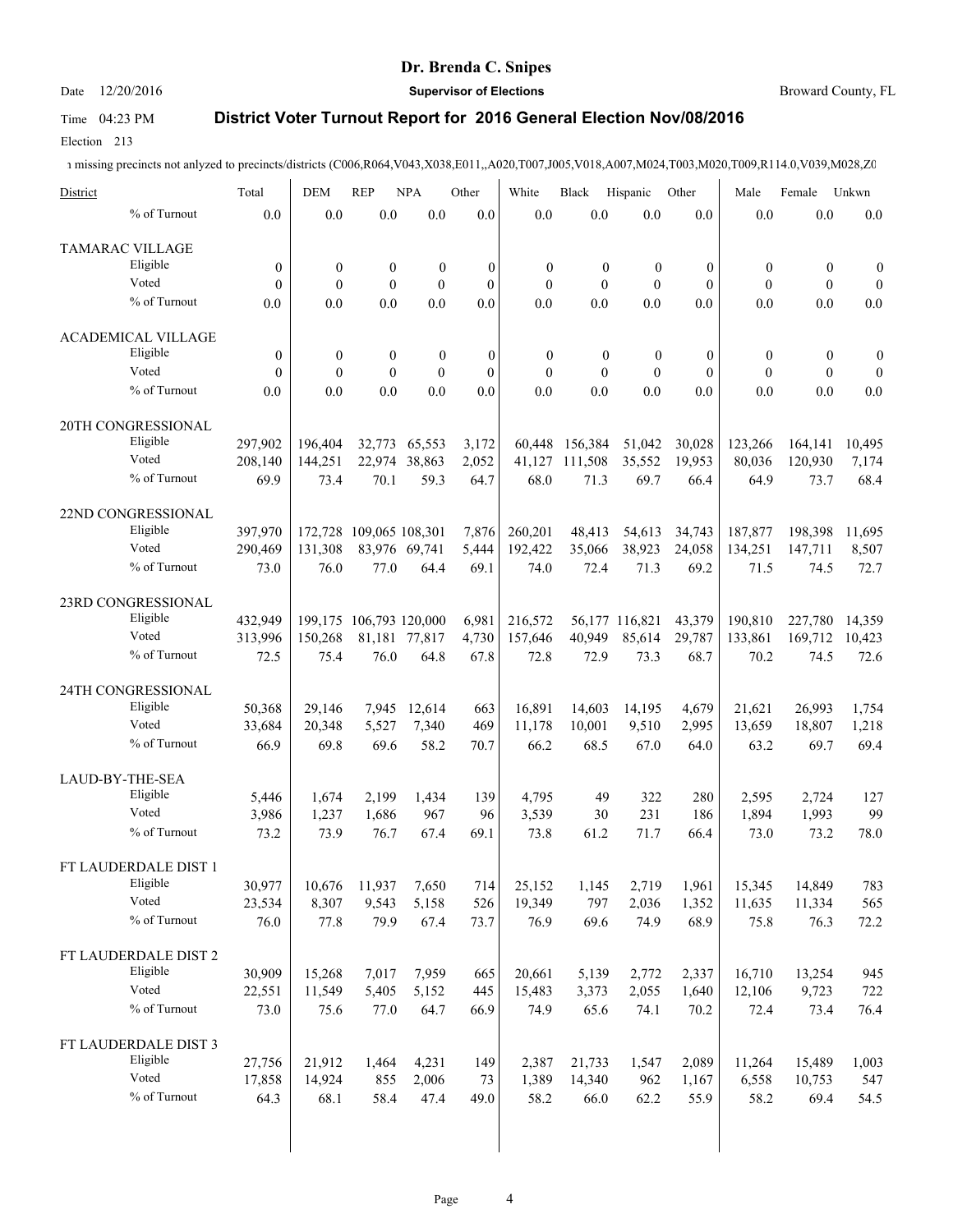### Date 12/20/2016 **Supervisor of Elections Supervisor of Elections** Broward County, FL

# Time 04:23 PM **District Voter Turnout Report for 2016 General Election Nov/08/2016**

Election 213

| District                | Total  | <b>DEM</b> | <b>REP</b> | <b>NPA</b>    | Other | White  | Black | Hispanic | Other | Male   | Female | Unkwn |
|-------------------------|--------|------------|------------|---------------|-------|--------|-------|----------|-------|--------|--------|-------|
| FT LAUDERDALE DIST 4    |        |            |            |               |       |        |       |          |       |        |        |       |
| Eligible                | 30,523 | 12,026     | 9,487      | 8,320         | 690   | 22,982 | 2,010 | 3,452    | 2,079 | 15,316 | 14,337 | 870   |
| Voted                   | 21,976 | 8,932      | 7,281      | 5,283         | 480   | 16,817 | 1,310 | 2,444    | 1,405 | 10,770 | 10,568 | 638   |
| % of Turnout            | 72.0   | 74.3       | 76.7       | 63.5          | 69.6  | 73.2   | 65.2  | 70.8     | 67.6  | 70.3   | 73.7   | 73.3  |
| <b>DANIA BEACH</b>      |        |            |            |               |       |        |       |          |       |        |        |       |
| Eligible                | 18,340 | 9,403      | 3,610      | 5,007         | 320   | 10,109 | 3,476 | 3,401    | 1,354 | 8,170  | 9,574  | 596   |
| Voted                   | 12,292 | 6,613      | 2,618      | 2,858         | 203   | 6,874  | 2,310 | 2,248    | 860   | 5,270  | 6,611  | 411   |
| % of Turnout            | 67.0   | 70.3       | 72.5       | 57.1          | 63.4  | 68.0   | 66.5  | 66.1     | 63.5  | 64.5   | 69.1   | 69.0  |
| HOLLYWOOD DIST 1        |        |            |            |               |       |        |       |          |       |        |        |       |
| Eligible                | 17,162 | 7,244      | 4,534      | 5,017         | 367   | 12,226 | 678   | 2,942    | 1,316 | 7,952  | 8,683  | 527   |
| Voted                   | 12,311 | 5,403      | 3,422      | 3,242         | 244   | 8,836  | 427   | 2,143    | 905   | 5,507  | 6,411  | 393   |
| % of Turnout            | 71.7   | 74.6       | 75.5       | 64.6          | 66.5  | 72.3   | 63.0  | 72.8     | 68.8  | 69.3   | 73.8   | 74.6  |
| HOLLYWOOD DIST 2        |        |            |            |               |       |        |       |          |       |        |        |       |
| Eligible                | 14,088 | 8,448      | 1,737      | 3,694         | 209   | 4,766  | 4,765 | 3,285    | 1,272 | 6,265  | 7,298  | 525   |
| Voted                   | 8,602  | 5,544      | 1,033      | 1,900         | 125   | 2,741  | 3,097 | 2,022    | 742   | 3,590  | 4,671  | 341   |
| % of Turnout            | 61.1   | 65.6       | 59.5       | 51.4          | 59.8  | 57.5   | 65.0  | 61.6     | 58.3  | 57.3   | 64.0   | 65.0  |
| HOLLYWOOD DIST 3        |        |            |            |               |       |        |       |          |       |        |        |       |
| Eligible                | 16,486 | 8,126      | 3,909      | 4,161         | 290   | 9,832  | 1,472 | 3,836    | 1,346 | 7,391  | 8,583  | 512   |
| Voted                   | 11,710 | 5,925      | 2,947      | 2,635         | 203   | 7,044  | 1,042 | 2,751    | 873   | 5,139  | 6,222  | 349   |
| % of Turnout            | 71.0   | 72.9       | 75.4       | 63.3          | 70.0  | 71.6   | 70.8  | 71.7     | 64.9  | 69.5   | 72.5   | 68.2  |
| <b>HOLLYWOOD DIST 4</b> |        |            |            |               |       |        |       |          |       |        |        |       |
| Eligible                | 15,299 | 7,469      | 3,427      | 4,183         | 220   | 9,481  | 1,138 | 3,389    | 1,291 | 6,901  | 7,935  | 463   |
| Voted                   | 10,840 | 5,527      | 2,547      | 2,614         | 152   | 6,888  | 796   | 2,297    | 859   | 4,718  | 5,767  | 355   |
| % of Turnout            | 70.9   | 74.0       | 74.3       | 62.5          | 69.1  | 72.7   | 69.9  | 67.8     | 66.5  | 68.4   | 72.7   | 76.7  |
| HOLLYWOOD DIST 5        |        |            |            |               |       |        |       |          |       |        |        |       |
| Eligible                | 15,804 | 7,945      | 3,120      | 4,533         | 206   | 6,018  | 1,773 | 6,296    | 1,717 | 6,906  | 8,319  | 579   |
| Voted                   | 10,418 | 5,551      | 2,157      | 2,581         | 129   | 3,837  | 1,254 | 4,223    | 1,104 | 4,311  | 5,706  | 401   |
| % of Turnout            | 65.9   | 69.9       | 69.1       | 56.9          | 62.6  | 63.8   | 70.7  | 67.1     | 64.3  | 62.4   | 68.6   | 69.3  |
| HOLLYWOOD DIST 6        |        |            |            |               |       |        |       |          |       |        |        |       |
| Eligible                | 13,700 | 7,734      | 2,245      | 3,523         | 198   | 4,988  | 3,230 | 4,193    | 1,289 | 5,768  | 7,454  | 478   |
| Voted                   | 9,450  | 5,592      | 1,560      | 2,152         | 146   | 3,403  | 2,315 | 2,880    | 852   | 3,773  | 5,319  | 358   |
| % of Turnout            | 69.0   | 72.3       | 69.5       | 61.1          | 73.7  | 68.2   | 71.7  | 68.7     | 66.1  | 65.4   | 71.4   | 74.9  |
| PEMBROKE PARK DIST 1    |        |            |            |               |       |        |       |          |       |        |        |       |
| Eligible                | 2,609  | 1,770      | 237        | 573           | 29    | 504    | 1,470 | 425      | 210   | 1,010  | 1,492  | 107   |
| Voted                   | 1,667  | 1,217      | 132        | 301           | 17    | 280    | 981   | 268      | 138   | 583    | 1,007  | 77    |
| % of Turnout            | 63.9   | 68.8       | 55.7       | 52.5          | 58.6  | 55.6   | 66.7  | 63.1     | 65.7  | 57.7   | 67.5   | 72.0  |
| <b>WESTON</b>           |        |            |            |               |       |        |       |          |       |        |        |       |
| Eligible                | 40,644 | 15,139     |            | 10,815 13,991 | 699   | 19,060 | 1,792 | 15,407   | 4,385 | 18,352 | 20,468 | 1,824 |
| Voted                   | 30,817 | 11,959     |            | 8,308 10,071  | 479   | 14,403 | 1,334 | 11,971   | 3,109 | 13,620 | 15,847 | 1,350 |
| % of Turnout            | 75.8   | 79.0       | 76.8       | 72.0          | 68.5  | 75.6   | 74.4  | 77.7     | 70.9  | 74.2   | 77.4   | 74.0  |
| SOUTHWEST RANCHES       |        |            |            |               |       |        |       |          |       |        |        |       |
| Eligible                | 5,692  | 1,866      | 2,368      | 1,374         | 84    | 3,306  | 295   | 1,578    | 513   | 2,665  | 2,884  | 143   |
| Voted                   | 4,278  | 1,417      | 1,907      | 891           | 63    | 2,534  | 222   | 1,189    | 333   | 1,955  | 2,223  | 100   |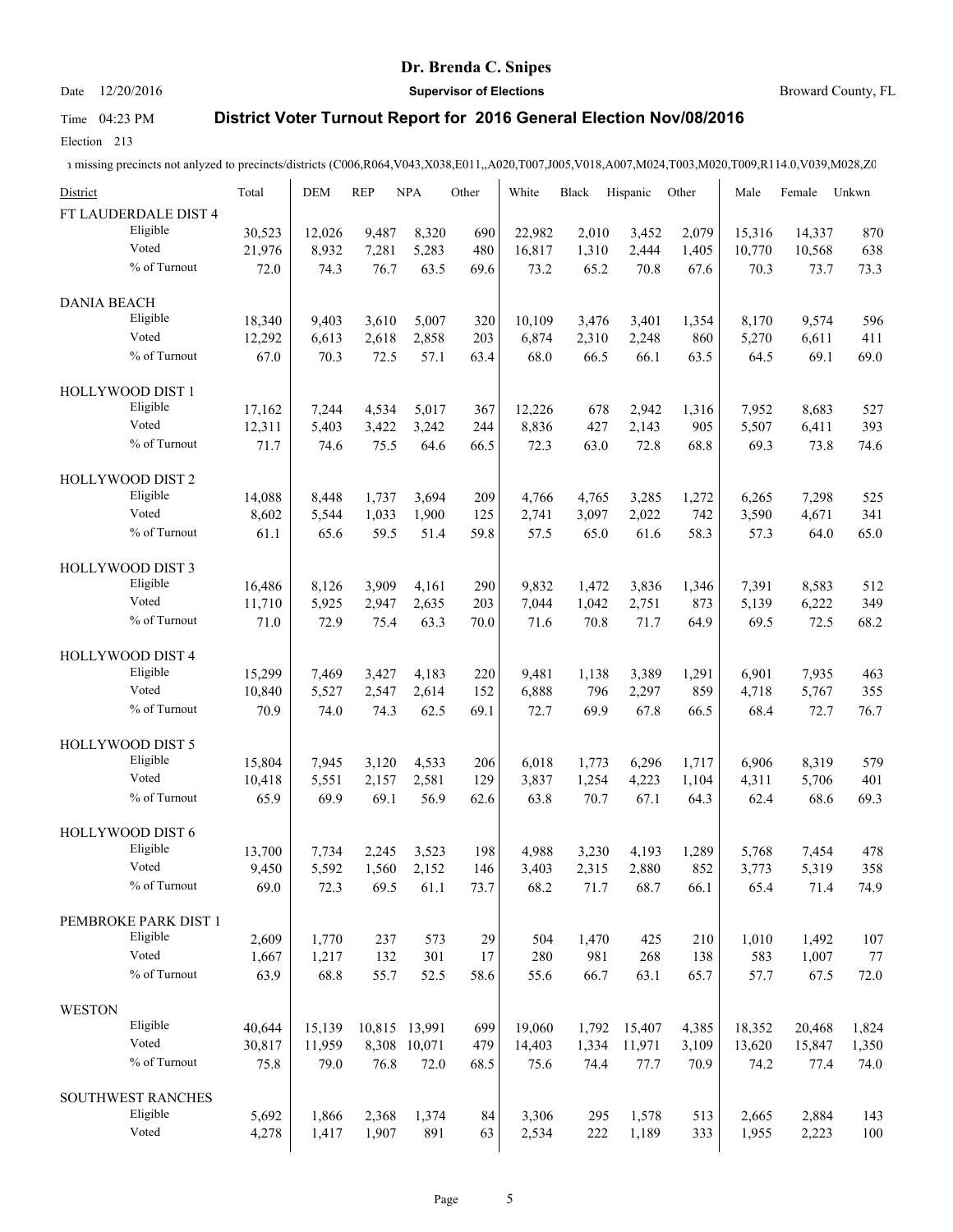### Date 12/20/2016 **Supervisor of Elections Supervisor of Elections** Broward County, FL

## Time 04:23 PM **District Voter Turnout Report for 2016 General Election Nov/08/2016**

Election 213

1 missing precincts not anlyzed to precincts/districts (C006,R064,V043,X038,E011,,A020,T007,J005,V018,A007,M024,T003,M020,T009,R114.0,V039,M028,Z0

| District                |                                    | Total  | <b>DEM</b> | <b>REP</b>     | <b>NPA</b> | Other | White  | Black       | Hispanic     | Other | Male   | Female | Unkwn  |
|-------------------------|------------------------------------|--------|------------|----------------|------------|-------|--------|-------------|--------------|-------|--------|--------|--------|
|                         | % of Turnout                       | 75.2   | 75.9       | 80.5           | 64.8       | 75.0  | 76.6   | 75.3        | 75.3         | 64.9  | 73.4   | 77.1   | 69.9   |
| <b>WILTON MANORS</b>    |                                    |        |            |                |            |       |        |             |              |       |        |        |        |
|                         | Eligible                           | 8,994  | 5,405      | 1,589          | 1,835      | 165   | 6,883  | 693         | 808          | 610   | 6,063  | 2,686  | 245    |
|                         | Voted                              | 6,996  | 4,413      | 1,208          | 1,253      | 122   | 5,447  | 484         | 644          | 421   | 4,803  | 2,003  | 190    |
|                         | % of Turnout                       | 77.8   | 81.6       | 76.0           | 68.3       | 73.9  | 79.1   | 69.8        | 79.7         | 69.0  | 79.2   | 74.6   | 77.6   |
| <b>COOPER CITY</b>      |                                    |        |            |                |            |       |        |             |              |       |        |        |        |
|                         | Eligible                           | 24,065 | 10,366     | 6,960          | 6,355      | 384   | 15,415 | 1,243       | 4,807        | 2.600 | 10,907 | 12,410 | 748    |
|                         | Voted                              | 18,360 | 8,265      | 5,476          | 4,348      | 271   | 11,964 | 961         | 3,625        | 1,810 | 8,212  | 9,610  | 538    |
|                         | % of Turnout                       | 76.3   | 79.7       | 78.7           | 68.4       | 70.6  | 77.6   | 77.3        | 75.4         | 69.6  | 75.3   | 77.4   | 71.9   |
|                         | DEERFIELD BEACH DIST 1             |        |            |                |            |       |        |             |              |       |        |        |        |
|                         | Eligible                           | 11,956 | 4,493      | 3,697          | 3,473      | 293   | 8,569  | 1,489       | 1,052        | 846   | 5,655  | 5,986  | 315    |
|                         | Voted                              |        |            | 2,844          | 2,176      |       | 6,194  |             | 708          |       | 3,845  |        | 238    |
|                         | % of Turnout                       | 8,498  | 3,280      |                |            | 198   |        | 1,010       |              | 586   |        | 4,415  |        |
|                         |                                    | 71.1   | 73.0       | 76.9           | 62.7       | 67.6  | 72.3   | 67.8        | 67.3         | 69.3  | 68.0   | 73.8   | 75.6   |
|                         | DEERFIELD BEACH DIST 2             |        |            |                |            |       |        |             |              |       |        |        |        |
|                         | Eligible                           | 10,508 | 7,212      | 1,017          | 2,154      | 125   | 2,455  | 6,111       | 1,170        | 772   | 4,446  | 5,687  | 375    |
|                         | Voted                              | 7,091  | 5,147      | 676            | 1,191      | 77    | 1,651  | 4,171       | 777          | 492   | 2,759  | 4,090  | 242    |
|                         | % of Turnout                       | 67.5   | 71.4       | 66.5           | 55.3       | 61.6  | 67.3   | 68.3        | 66.4         | 63.7  | 62.1   | 71.9   | 64.5   |
|                         | DEERFIELD BEACH DIST 3             |        |            |                |            |       |        |             |              |       |        |        |        |
|                         | Eligible                           | 10,845 | 5,483      | 2,305          | 2,800      | 257   | 7,495  | 1,168       | 1,347        | 835   | 4.542  | 6,028  | 275    |
|                         | Voted                              | 7,768  | 4,045      | 1,738          | 1,788      | 197   | 5,408  | 872         | 912          | 576   | 3,132  | 4,419  | 217    |
|                         | % of Turnout                       | 71.6   | 73.8       | 75.4           | 63.9       | 76.7  | 72.2   | 74.7        | 67.7         | 69.0  | 69.0   | 73.3   | 78.9   |
|                         |                                    |        |            |                |            |       |        |             |              |       |        |        |        |
|                         | DEERFIELD BEACH DIST 4<br>Eligible |        |            |                |            |       |        |             |              |       |        |        |        |
|                         | Voted                              | 12,043 | 4,909      | 3,330          | 3,545      | 259   | 8,230  | 1,047       | 1,722        | 1,044 | 5,337  | 6,375  | 331    |
|                         | % of Turnout                       | 8,701  | 3,739      | 2,551          | 2,242      | 169   | 5,963  | 759         | 1,244        | 735   | 3,706  | 4,734  | 261    |
|                         |                                    | 72.2   | 76.2       | 76.6           | 63.2       | 65.3  | 72.5   | 72.5        | 72.2         | 70.4  | 69.4   | 74.3   | 78.9   |
| <b>MARGATE</b>          |                                    |        |            |                |            |       |        |             |              |       |        |        |        |
|                         | Eligible                           | 35,586 | 18,066     | 7,189          | 9,763      | 568   | 16,922 | 8,127       | 6,577        | 3,960 | 15,264 | 19,174 | 1,148  |
|                         | Voted                              | 25,504 | 13,725     | 5,320          | 6,082      | 377   | 11,879 | 6,180       | 4,673        | 2,772 | 10,473 | 14,194 | 837    |
|                         | % of Turnout                       | 71.7   | 76.0       | 74.0           | 62.3       | 66.4  | 70.2   | 76.0        | 71.1         | 70.0  | 68.6   | 74.0   | 72.9   |
| HILLSBORO BEACH         |                                    |        |            |                |            |       |        |             |              |       |        |        |        |
|                         | Eligible                           | 1,632  | 446        | 716            | 420        | 50    | 1,485  | $11\,$      | 74           | 62    | 764    | 835    | 33     |
|                         | Voted                              | 1,255  | 360        | 576            | 285        | 34    | 1,150  | $\,$ 8 $\,$ | 57           | 40    | 590    | 645    | $20\,$ |
|                         | % of Turnout                       | 76.9   | 80.7       | 80.4           | 67.9       | 68.0  | 77.4   | 72.7        | 77.0         | 64.5  | 77.2   | 77.2   | 60.6   |
| <b>LIGHTHOUSE POINT</b> |                                    |        |            |                |            |       |        |             |              |       |        |        |        |
|                         | Eligible                           | 8,269  | 1,920      | 4,189          | 2,006      | 154   | 7,302  | 73          | 443          | 451   | 3,944  | 4,100  | 225    |
|                         | Voted                              | 6,603  | 1,524      | 3,557          | 1,405      | 117   | 5,866  | 48          | 350          | 339   | 3,131  | 3,308  | 164    |
|                         | % of Turnout                       | 79.9   | 79.4       | 84.9           | 70.0       | 76.0  | 80.3   | 65.8        | 79.0         | 75.2  | 79.4   | 80.7   | 72.9   |
|                         | POMPANO BEACH DIST 1               |        |            |                |            |       |        |             |              |       |        |        |        |
|                         | Eligible                           | 16,075 |            |                |            |       |        |             |              |       |        |        |        |
|                         | Voted                              | 12,081 | 5,047      | 6,281<br>4,990 | 4,357      | 390   | 13,772 | 339         | 1,057<br>807 | 907   | 7,712  | 7,979  | 384    |
|                         | % of Turnout                       |        | 3,853      |                | 2,966      | 272   | 10,405 | 227         |              | 642   | 5,655  | 6,123  | 303    |
|                         |                                    | 75.2   | 76.3       | 79.4           | 68.1       | 69.7  | 75.6   | 67.0        | 76.3         | 70.8  | 73.3   | 76.7   | 78.9   |
|                         |                                    |        |            |                |            |       |        |             |              |       |        |        |        |

 $\overline{\phantom{a}}$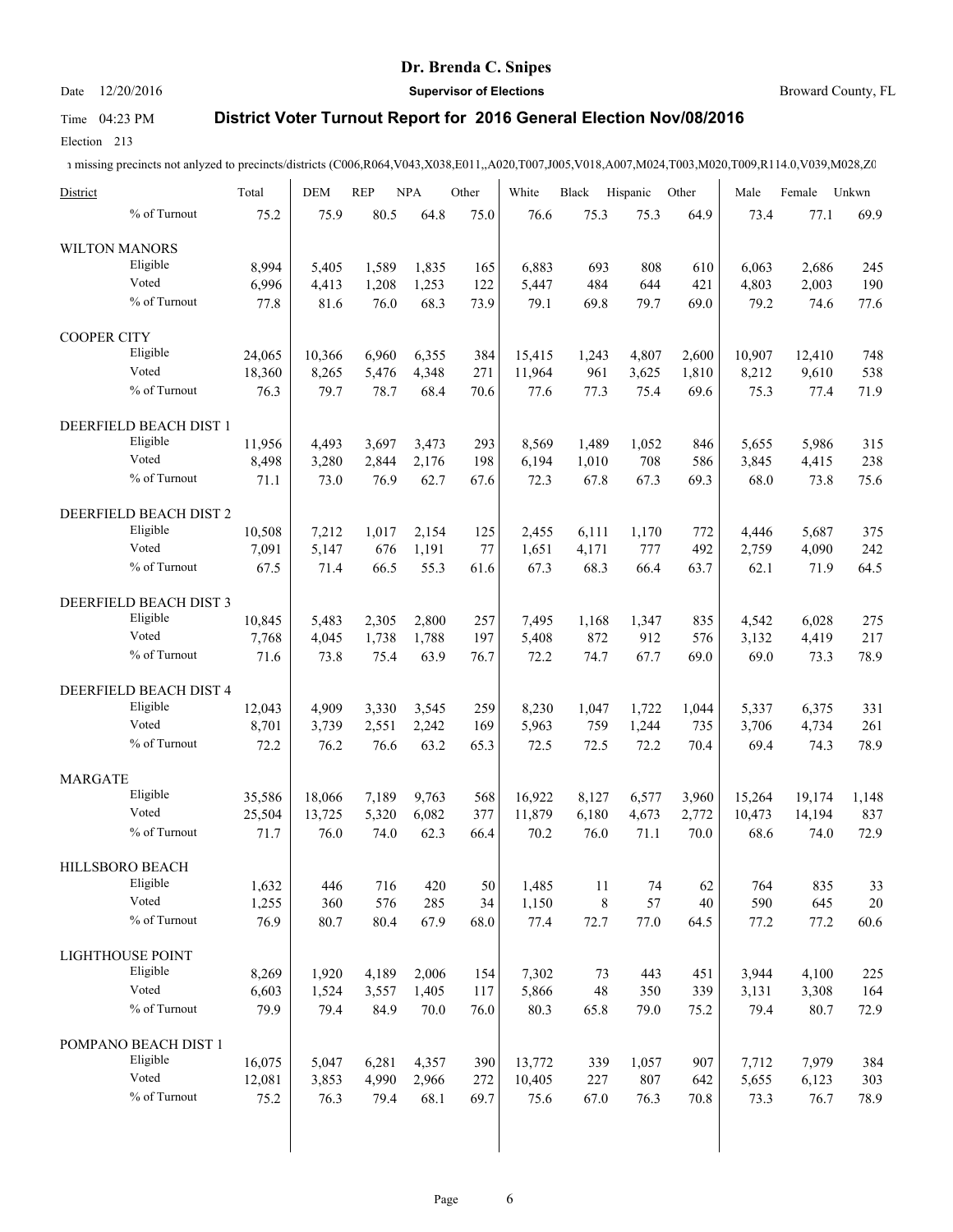Date 12/20/2016 **Supervisor of Elections Supervisor of Elections** Broward County, FL

### Time 04:23 PM **District Voter Turnout Report for 2016 General Election Nov/08/2016**

Election 213

| District               | Total  | <b>DEM</b> | <b>REP</b>     | <b>NPA</b>    | Other            | White  | <b>Black</b>     | Hispanic       | Other        | Male   | Female | Unkwn            |
|------------------------|--------|------------|----------------|---------------|------------------|--------|------------------|----------------|--------------|--------|--------|------------------|
| POMPANO BEACH DIST 2   |        |            |                |               |                  |        |                  |                |              |        |        |                  |
| Eligible               | 10,971 | 5,469      | 2,260          | 3,045         | 197              | 5,777  | 2,453            | 1,822          | 919          | 5,096  | 5,477  | 398              |
| Voted                  | 7,403  | 3,908      | 1,650          | 1,725         | 120              | 3,820  | 1,817            | 1,171          | 595          | 3,263  | 3,859  | 281              |
| % of Turnout           | 67.5   | 71.5       | 73.0           | 56.7          | 60.9             | 66.1   | 74.1             | 64.3           | 64.7         | 64.0   | 70.5   | 70.6             |
| POMPANO BEACH DIST 3   |        |            |                |               |                  |        |                  |                |              |        |        |                  |
| Eligible               | 11,510 | 4,638      | 3,613          | 3,050         | 209              | 7,983  | 1,649            | 1,157          | 721          | 5,324  | 5,818  | 368              |
| Voted                  | 8,324  | 3,404      | 2,894          | 1,898         | 128              | 5,941  | 1,109            | 780            | 494          | 3,757  | 4,318  | 249              |
| % of Turnout           | 72.3   | 73.4       | 80.1           | 62.2          | 61.2             | 74.4   | 67.3             | 67.4           | 68.5         | 70.6   | 74.2   | 67.7             |
| POMPANO BEACH DIST 4   |        |            |                |               |                  |        |                  |                |              |        |        |                  |
| Eligible               | 10,101 | 7,562      | 551            | 1,921         | 67               | 1,011  | 7,480            | 881            | 729          | 4,195  | 5,532  | 374              |
| Voted                  | 6,581  | 5,325      | 295            | 920           | 41               | 534    | 5,133            | 502            | 412          | 2,461  | 3,906  | 214              |
| % of Turnout           | 65.2   | 70.4       | 53.5           | 47.9          | 61.2             | 52.8   | 68.6             | 57.0           | 56.5         | 58.7   | 70.6   | 57.2             |
| POMPANO BEACH DIST 5   |        |            |                |               |                  |        |                  |                |              |        |        |                  |
| Eligible               | 13,792 | 7,357      | 3,005          | 3,184         | 246              | 7,946  | 3,507            | 1,457          | 882          | 6,080  | 7,329  | 383              |
| Voted                  | 10,062 | 5,546      | 2,304          | 2,032         | 180              | 6,008  | 2,387            | 1,070          | 597          | 4,400  | 5,381  | 281              |
| % of Turnout           | 73.0   | 75.4       | 76.7           | 63.8          | 73.2             | 75.6   | 68.1             | 73.4           | 67.7         | 72.4   | 73.4   | 73.4             |
| <b>SEA RANCH LAKES</b> |        |            |                |               |                  |        |                  |                |              |        |        |                  |
| Eligible               | 439    | 84         | 251            | 96            | 8                | 371    | 7                | 38             | 23           | 199    | 227    | 13               |
| Voted                  | 355    | 66         | 211            | 74            | 4                | 298    | 6                | 33             | 18           | 162    | 186    | $\tau$           |
| % of Turnout           | 80.9   | 78.6       | 84.1           | 77.1          | 50.0             | 80.3   | 85.7             | 86.8           | 78.3         | 81.4   | 81.9   | 53.8             |
| <b>OAKLAND PARK</b>    |        |            |                |               |                  |        |                  |                |              |        |        |                  |
| Eligible               | 25,860 | 13,969     | 4,900          | 6,530         | 461              | 14,396 | 5,337            | 4,055          | 2,072        | 13,301 | 11,714 | 845              |
| Voted                  | 18,509 | 10,607     | 3,565          | 4,025         | 312              | 10,424 | 3,793            | 2,870          | 1,422        | 9,449  | 8,452  | 608              |
| % of Turnout           | 71.6   | 75.9       | 72.8           | 61.6          | 67.7             | 72.4   | 71.1             | 70.8           | 68.6         | 71.0   | 72.2   | 72.0             |
| <b>LAZY LAKE</b>       |        |            |                |               |                  |        |                  |                |              |        |        |                  |
| Eligible               | 27     | 10         | $\mathfrak{Z}$ | 14            | $\boldsymbol{0}$ | 22     | $\boldsymbol{0}$ | $\overline{c}$ | 3            | 20     | 6      | 1                |
| Voted                  | 18     | 8          | $\mathbf{1}$   | 9             | $\overline{0}$   | 17     | $\mathbf{0}$     | $\mathbf{0}$   | $\mathbf{1}$ | 12     | 6      | $\boldsymbol{0}$ |
| % of Turnout           | 66.7   | 80.0       | 33.3           | 64.3          | 0.0              | 77.3   | 0.0              | 0.0            | 33.3         | 60.0   | 100.0  | 0.0              |
| LAUDERHILL             |        |            |                |               |                  |        |                  |                |              |        |        |                  |
| Eligible               | 42,113 | 31,602     | 2,700          | 7,484         | 327              | 5,931  | 29,876           | 2,400          | 3,906        | 16,801 | 23,900 | 1,412            |
| Voted                  | 28,940 | 22,907     | 1,720          | 4,123         | 190              | 3,816  | 21,039           | 1,537          | 2,548        | 10,521 | 17,509 | 910              |
| % of Turnout           | 68.7   | 72.5       | 63.7           | 55.1          | 58.1             | 64.3   | 70.4             | 64.0           | 65.2         | 62.6   | 73.3   | 64.4             |
| LAUDERDALE LAKES       |        |            |                |               |                  |        |                  |                |              |        |        |                  |
| Eligible               | 18,671 | 14,528     | 829            | 3,202         | 112              | 1,563  | 14,681           | 705            | 1,722        | 7,402  | 10,535 | 734              |
| Voted                  | 13,064 | 10,734     | 521            | 1,736         | 73               | 930    | 10,560           | 461            | 1,113        | 4,793  | 7,770  | 501              |
| % of Turnout           | 70.0   | 73.9       | 62.8           | 54.2          | 65.2             | 59.5   | 71.9             | 65.4           | 64.6         | 64.8   | 73.8   | 68.3             |
| <b>SUNRISE</b>         |        |            |                |               |                  |        |                  |                |              |        |        |                  |
| Eligible               | 60,585 | 33,765     |                | 10,146 15,750 | 924              | 23,363 | 16,772           | 14,076         | 6,374        | 25,754 | 32,845 | 1,986            |
| Voted                  | 43,189 | 25,324     | 7,392          | 9,847         | 626              | 16,276 | 12,366           | 10,192         | 4,355        | 17,474 | 24,292 | 1,423            |
| % of Turnout           | 71.3   | 75.0       | 72.9           | 62.5          | 67.7             | 69.7   | 73.7             | 72.4           | 68.3         | 67.8   | 74.0   | 71.7             |
| <b>PLANTATION</b>      |        |            |                |               |                  |        |                  |                |              |        |        |                  |
| Eligible               | 62,546 | 29,811     |                | 15,910 15,836 | 989              | 35,638 | 10,895           | 9,908          | 6,105        | 27,423 | 33,176 | 1,947            |
| Voted                  | 46,133 | 22,817     |                | 12,303 10,341 | 672              | 26,710 | 7,975            | 7,256          | 4,192        | 19,531 | 25,261 | 1,341            |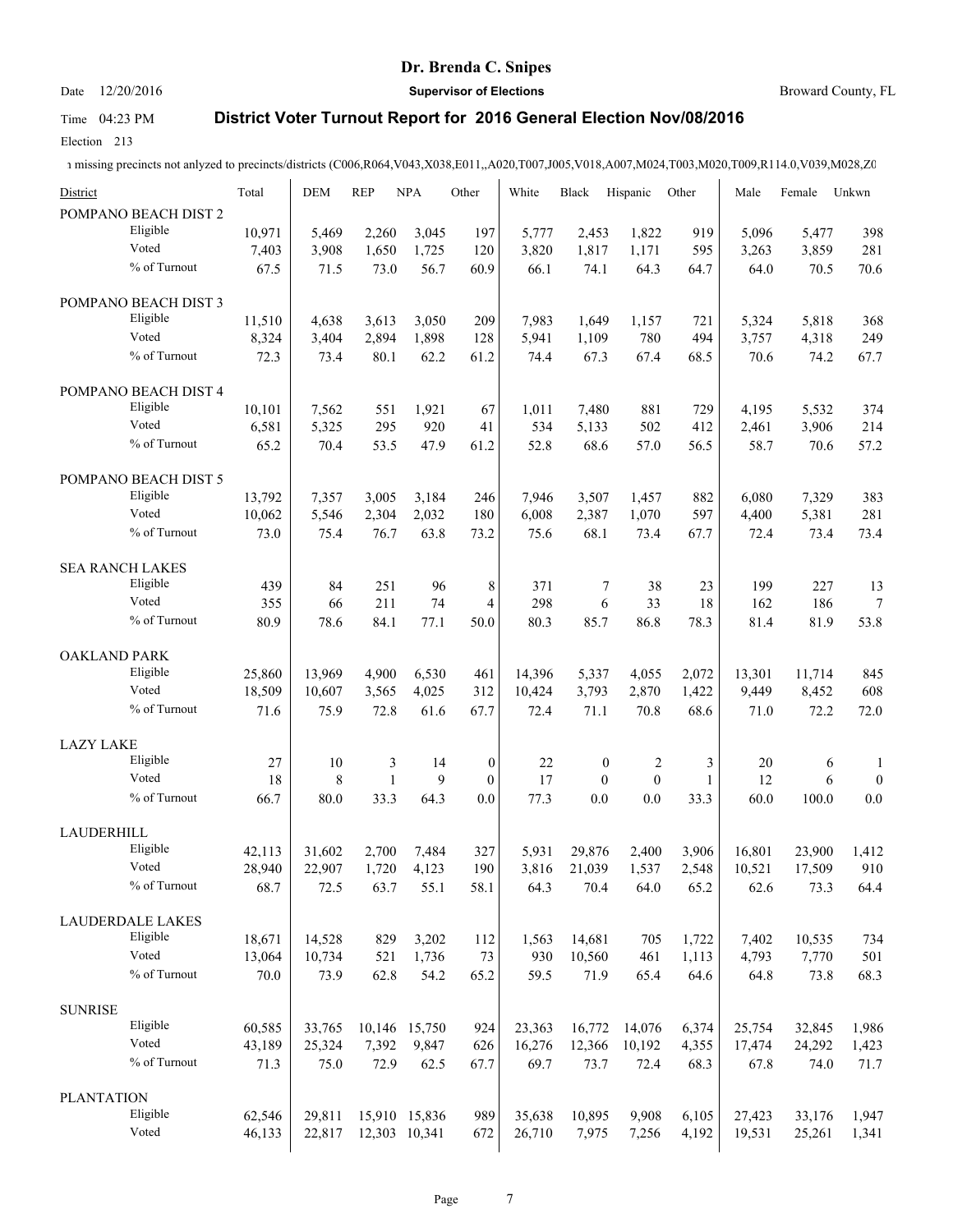### Date 12/20/2016 **Supervisor of Elections Supervisor of Elections** Broward County, FL

# Time 04:23 PM **District Voter Turnout Report for 2016 General Election Nov/08/2016**

Election 213

1 missing precincts not anlyzed to precincts/districts (C006,R064,V043,X038,E011,,A020,T007,J005,V018,A007,M024,T003,M020,T009,R114.0,V039,M028,Z0

| District            |                       | Total          | <b>DEM</b>    | <b>REP</b>    | <b>NPA</b>     | Other       | White         | Black         | Hispanic      | Other         | Male          | Female         | Unkwn       |
|---------------------|-----------------------|----------------|---------------|---------------|----------------|-------------|---------------|---------------|---------------|---------------|---------------|----------------|-------------|
|                     | % of Turnout          | 73.8           | 76.5          | 77.3          | 65.3           | 67.9        | 74.9          | 73.2          | 73.2          | 68.7          | 71.2          | 76.1           | 68.9        |
| <b>DAVIE DIST 1</b> |                       |                |               |               |                |             |               |               |               |               |               |                |             |
|                     | Eligible              | 13,291         | 5,968         | 2,977         | 4,095          | 251         | 7,038         | 1,378         | 3,298         | 1,577         | 5,855         | 6,983          | 453         |
|                     | Voted                 | 8,814          | 4,253         | 2,123         | 2,292          | 146         | 4,581         | 957           | 2,244         | 1,032         | 3,676         | 4,787          | 351         |
|                     | % of Turnout          | 66.3           | 71.3          | 71.3          | 56.0           | 58.2        | 65.1          | 69.4          | 68.0          | 65.4          | 62.8          | 68.6           | 77.5        |
| <b>DAVIE DIST 2</b> |                       |                |               |               |                |             |               |               |               |               |               |                |             |
|                     | Eligible              | 15,146         | 6,991         | 3,620         | 4,235          | 300         | 8,518         | 1,282         | 3,720         | 1,626         | 6,376         | 8,279          | 491         |
|                     | Voted                 | 11,104         | 5,420         | 2,780         | 2,706          | 198         | 6,227         | 985           | 2,748         | 1,144         | 4,472         | 6,238          | 394         |
|                     | % of Turnout          | 73.3           | 77.5          | 76.8          | 63.9           | 66.0        | 73.1          | 76.8          | 73.9          | 70.4          | 70.1          | 75.3           | 80.2        |
|                     |                       |                |               |               |                |             |               |               |               |               |               |                |             |
| DAVIE DIST 3        |                       |                |               |               |                |             |               |               |               |               |               |                |             |
|                     | Eligible              | 15,100         | 6,041         | 4,506         | 4,298          | 255         | 10,014        | 553           | 3,176         | 1,357         | 6,834         | 7,781          | 485         |
|                     | Voted                 | 11,148         | 4,650         | 3,560         | 2,758          | 180         | 7,575         | 396           | 2,235         | 942           | 4,946         | 5,847          | 355         |
|                     | % of Turnout          | 73.8           | 77.0          | 79.0          | 64.2           | 70.6        | 75.6          | 71.6          | 70.4          | 69.4          | 72.4          | 75.1           | 73.2        |
| DAVIE DIST 4        |                       |                |               |               |                |             |               |               |               |               |               |                |             |
|                     | Eligible              | 17,981         | 6,710         | 6,224         | 4,803          | 244         | 10,660        | 1,127         | 4,244         | 1,950         | 8,433         | 9,049          | 499         |
|                     | Voted                 | 13,766         | 5,292         | 5,033         | 3,273          | 168         | 8,248         | 864           | 3,262         | 1,392         | 6,310         | 7,111          | 345         |
|                     | % of Turnout          | 76.6           | 78.9          | 80.9          | 68.1           | 68.9        | 77.4          | 76.7          | 76.9          | 71.4          | 74.8          | 78.6           | 69.1        |
|                     | HALLANDALE BEACH      |                |               |               |                |             |               |               |               |               |               |                |             |
|                     | Eligible              | 22,025         | 10,775        | 4,644         | 6,236          | 370         | 10,734        | 3,775         | 5,821         | 1,695         | 9,443         | 11,808         | 774         |
|                     | Voted                 | 15,099         | 7,586         | 3,376         | 3,883          | 254         | 7,213         | 2,555         | 4,214         | 1,117         | 6,179         | 8,357          | 563         |
|                     | % of Turnout          | 68.6           | 70.4          | 72.7          | 62.3           | 68.6        | 67.2          | 67.7          | 72.4          | 65.9          | 65.4          | 70.8           | 72.7        |
|                     |                       |                |               |               |                |             |               |               |               |               |               |                |             |
|                     | PEMBROKE PINES DIST 1 |                |               |               |                |             |               |               |               |               |               |                |             |
|                     | Eligible              | 23,827         | 13,699        | 3,679         | 6,149          | 300         | 5,959         | 7,626         | 7,542         | 2,700         | 9,920         | 13,074         | 833         |
|                     | Voted                 | 16,700         | 10,163        | 2,569         | 3,769          | 199         | 4,016         | 5,629         | 5,224         | 1,831         | 6,553         | 9,539          | 608         |
|                     | % of Turnout          | 70.1           | 74.2          | 69.8          | 61.3           | 66.3        | 67.4          | 73.8          | 69.3          | 67.8          | 66.1          | 73.0           | 73.0        |
|                     | PEMBROKE PINES DIST 2 |                |               |               |                |             |               |               |               |               |               |                |             |
|                     | Eligible              | 26,200         | 12,797        | 6,090         | 6,954          | 359         | 10.554        | 3,985         | 9,109         | 2,552         | 11,171        | 14,154         | 875         |
|                     | Voted                 | 19,027         | 9,758         | 4,571         | 4,444          | 254         | 7,604         | 3,030         | 6,598         | 1,795         | 7,870         | 10,527         | 630         |
|                     | % of Turnout          | 72.6           | 76.3          | 75.1          | 63.9           | 70.8        | 72.0          | 76.0          | 72.4          | 70.3          | 70.5          | 74.4           | 72.0        |
|                     | PEMBROKE PINES DIST 3 |                |               |               |                |             |               |               |               |               |               |                |             |
|                     | Eligible              | 28,855         |               |               |                |             |               |               |               |               | 12,920        | 14,960         | 975         |
|                     | Voted                 |                | 12,247        | 7,756         | 8,428<br>5,725 | 424         | 10,065        | 3,756         | 11,268        | 3,766         |               |                |             |
|                     | % of Turnout          | 21,443<br>74.3 | 9,516<br>77.7 | 5,905<br>76.1 | 67.9           | 297<br>70.0 | 7,417<br>73.7 | 2,892<br>77.0 | 8,477<br>75.2 | 2,657<br>70.6 | 9,362<br>72.5 | 11,376<br>76.0 | 705<br>72.3 |
|                     |                       |                |               |               |                |             |               |               |               |               |               |                |             |
|                     | PEMBROKE PINES DIST 4 |                |               |               |                |             |               |               |               |               |               |                |             |
|                     | Eligible              | 30,581         | 13,864        | 8,419         | 7,829          | 469         | 10,691        | 4,214         | 12,594        | 3,082         | 12,871        | 16,815         | 895         |
|                     | Voted                 | 22,957         | 10,706        | 6,587         | 5,339          | 325         | 7,914         | 3,296         | 9,545         | 2,202         | 9,385         | 12,882         | 690         |
|                     | % of Turnout          | 75.1           | 77.2          | 78.2          | 68.2           | 69.3        | 74.0          | 78.2          | 75.8          | 71.4          | 72.9          | 76.6           | 77.1        |
| <b>MIRAMAR</b>      |                       |                |               |               |                |             |               |               |               |               |               |                |             |
|                     | Eligible              | 80,417         | 46,657        |               | 11,861 20,960  | 939         | 10,122        | 34,310        | 26,019        | 9,966         | 34,060        | 43,342         | 3,015       |
|                     | Voted                 | 57,481         | 35,032        |               | 8,580 13,255   | 614         | 6,752         | 25,425        | 18,361        | 6,943         | 22,801        | 32,416         | 2,264       |
|                     | % of Turnout          | 71.5           | 75.1          | 72.3          | 63.2           | 65.4        | 66.7          | 74.1          | 70.6          | 69.7          | 66.9          | 74.8           | 75.1        |
|                     |                       |                |               |               |                |             |               |               |               |               |               |                |             |
|                     |                       |                |               |               |                |             |               |               |               |               |               |                |             |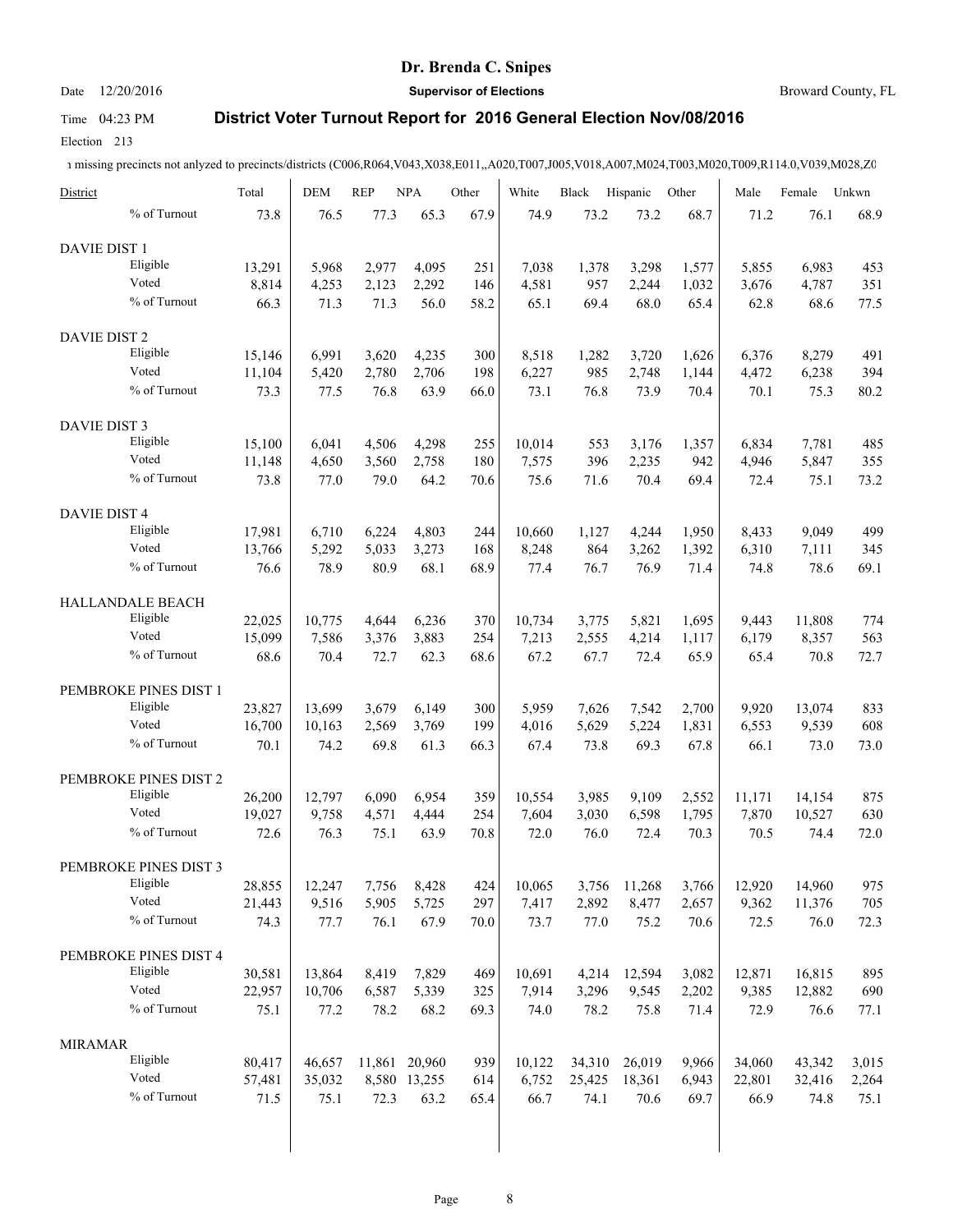# Date 12/20/2016 **Supervisor of Elections Supervisor of Elections** Broward County, FL

# Time 04:23 PM **District Voter Turnout Report for 2016 General Election Nov/08/2016**

Election 213

| District                            | Total  | <b>DEM</b> | <b>REP</b> | <b>NPA</b> | Other    | White  | Black  | Hispanic | Other | Male   | Female | Unkwn |
|-------------------------------------|--------|------------|------------|------------|----------|--------|--------|----------|-------|--------|--------|-------|
| <b>CORAL SPRINGS</b>                |        |            |            |            |          |        |        |          |       |        |        |       |
| Eligible<br>Voted                   | 82,649 | 37,274     | 20,493     | 23,503     | 1,379    | 45,454 | 12,843 | 14,830   | 9,522 | 36,653 | 43,307 | 2,689 |
| % of Turnout                        | 59,945 | 28,356     | 15,608     | 15,019     | 962      | 33,220 | 9,616  | 10,575   | 6,534 | 25,778 | 32,275 | 1,892 |
|                                     | 72.5   | 76.1       | 76.2       | 63.9       | 69.8     | 73.1   | 74.9   | 71.3     | 68.6  | 70.3   | 74.5   | 70.4  |
| NORTH LAUDERDALE DIST A             |        |            |            |            |          |        |        |          |       |        |        |       |
| Eligible                            | 5,622  | 3,718      | 470        | 1,372      | 62       | 764    | 3,454  | 611      | 793   | 2,297  | 3,083  | 242   |
| Voted                               | 3,877  | 2,775      | 292        | 774        | 36       | 460    | 2,507  | 399      | 511   | 1,436  | 2,283  | 158   |
| % of Turnout                        | 69.0   | 74.6       | 62.1       | 56.4       | 58.1     | 60.2   | 72.6   | 65.3     | 64.4  | 62.5   | 74.1   | 65.3  |
| NORTH LAUDERDALE DIST B             |        |            |            |            |          |        |        |          |       |        |        |       |
| Eligible                            | 4,878  | 3,017      | 552        | 1,247      | 62       | 1,027  | 1,970  | 1,357    | 524   | 1,974  | 2,745  | 159   |
| Voted                               | 3,269  | 2,184      | 354        | 696        | 35       | 592    | 1,451  | 888      | 338   | 1,189  | 1,969  | 111   |
| % of Turnout                        | 67.0   | 72.4       | 64.1       | 55.8       | 56.5     | 57.6   | 73.7   | 65.4     | 64.5  | 60.2   | 71.7   | 69.8  |
| NORTH LAUDERDALE DIST C             |        |            |            |            |          |        |        |          |       |        |        |       |
| Eligible                            | 5,896  | 3,801      | 574        | 1,473      | 48       | 1,143  | 3,135  | 830      | 788   | 2,530  | 3,114  | 252   |
| Voted                               | 4,055  | 2,825      | 374        | 823        | 33       | 733    | 2,255  | 542      | 525   | 1,598  | 2,288  | 169   |
| % of Turnout                        | 68.8   | 74.3       | 65.2       | 55.9       | 68.8     | 64.1   | 71.9   | 65.3     | 66.6  | 63.2   | 73.5   | 67.1  |
|                                     |        |            |            |            |          |        |        |          |       |        |        |       |
| NORTH LAUDERDALE DIST D<br>Eligible |        |            |            |            |          |        |        |          |       |        |        |       |
| Voted                               | 5,332  | 3,575      | 485        | 1,220      | 52<br>35 | 1,006  | 2,983  | 794      | 549   | 2,091  | 3,049  | 192   |
| % of Turnout                        | 3,739  | 2,653      | 325        | 726        |          | 664    | 2,182  | 526      | 367   | 1,355  | 2,238  | 146   |
|                                     | 70.1   | 74.2       | 67.0       | 59.5       | 67.3     | 66.0   | 73.1   | 66.2     | 66.8  | 64.8   | 73.4   | 76.0  |
| <b>PARKLAND</b>                     |        |            |            |            |          |        |        |          |       |        |        |       |
| Eligible                            | 19,845 | 7,035      | 6,825      | 5,626      | 359      | 14,297 | 1,082  | 2,235    | 2,231 | 9,357  | 9,966  | 522   |
| Voted                               | 15,490 | 5,715      | 5,454      | 4,053      | 268      | 11,259 | 858    | 1,742    | 1,631 | 7,236  | 7,879  | 375   |
| % of Turnout                        | 78.1   | 81.2       | 79.9       | 72.0       | 74.7     | 78.8   | 79.3   | 77.9     | 73.1  | 77.3   | 79.1   | 71.8  |
| <b>TAMARAC DIST 1</b>               |        |            |            |            |          |        |        |          |       |        |        |       |
| Eligible                            | 9,911  | 5,936      | 1,516      | 2,307      | 152      | 3,653  | 3,525  | 1,790    | 943   | 4,106  | 5,516  | 289   |
| Voted                               | 7,334  | 4,602      | 1,139      | 1,476      | 117      | 2,631  | 2,751  | 1,280    | 672   | 2,906  | 4,218  | 210   |
| % of Turnout                        | 74.0   | 77.5       | 75.1       | 64.0       | 77.0     | 72.0   | 78.0   | 71.5     | 71.3  | 70.8   | 76.5   | 72.7  |
| TAMARAC DIST 2                      |        |            |            |            |          |        |        |          |       |        |        |       |
| Eligible                            | 11,338 | 6,241      | 1,969      | 2,943      | 185      | 4,970  | 2,720  | 2,559    | 1,089 | 4,715  | 6,311  | 312   |
| Voted                               | 8,206  | 4,738      | 1,474      | 1,857      | 137      | 3,464  | 2,123  | 1,861    | 758   | 3,258  | 4,707  | 241   |
| % of Turnout                        | 72.4   | 75.9       | 74.9       | 63.1       | 74.1     | 69.7   | 78.1   | 72.7     | 69.6  | 69.1   | 74.6   | 77.2  |
| <b>TAMARAC DIST 3</b>               |        |            |            |            |          |        |        |          |       |        |        |       |
| Eligible                            | 11,093 | 6,633      | 1,817      | 2,457      | 186      | 7,227  | 1,375  | 1,688    | 803   | 4,192  | 6,632  | 269   |
| Voted                               | 8,640  | 5,427      | 1,406      | 1,670      | 137      | 5,639  | 1,123  | 1,295    | 583   | 3,127  | 5,313  | 200   |
| % of Turnout                        | 77.9   | 81.8       | 77.4       | 68.0       | 73.7     | 78.0   | 81.7   | 76.7     | 72.6  | 74.6   | 80.1   | 74.3  |
|                                     |        |            |            |            |          |        |        |          |       |        |        |       |
| TAMARAC DIST 4                      |        |            |            |            |          |        |        |          |       |        |        |       |
| Eligible                            | 13,025 | 6,795      | 2,406      | 3,618      | 206      | 6,076  | 2,778  | 2,954    | 1,217 | 5,539  | 7,146  | 340   |
| Voted                               | 9,255  | 5,040      | 1,744      | 2,331      | 140      | 4,196  | 2,147  | 2,102    | 810   | 3,714  | 5,311  | 230   |
| $\%$ of Turnout                     | 71.1   | 74.2       | 72.5       | 64.4       | 68.0     | 69.1   | 77.3   | 71.2     | 66.6  | 67.1   | 74.3   | 67.6  |
| COCONUT CREEK                       |        |            |            |            |          |        |        |          |       |        |        |       |
| Eligible                            | 34,665 | 16,259     | 7,723      | 9,965      | 718      | 21,049 | 4,551  | 5,758    | 3,307 | 14,916 | 18,732 | 1,017 |
| Voted                               | 25,580 | 12,716     | 5,842      | 6,527      | 495      | 15,646 | 3,506  | 4,079    | 2,349 | 10,577 | 14,229 | 774   |
|                                     |        |            |            |            |          |        |        |          |       |        |        |       |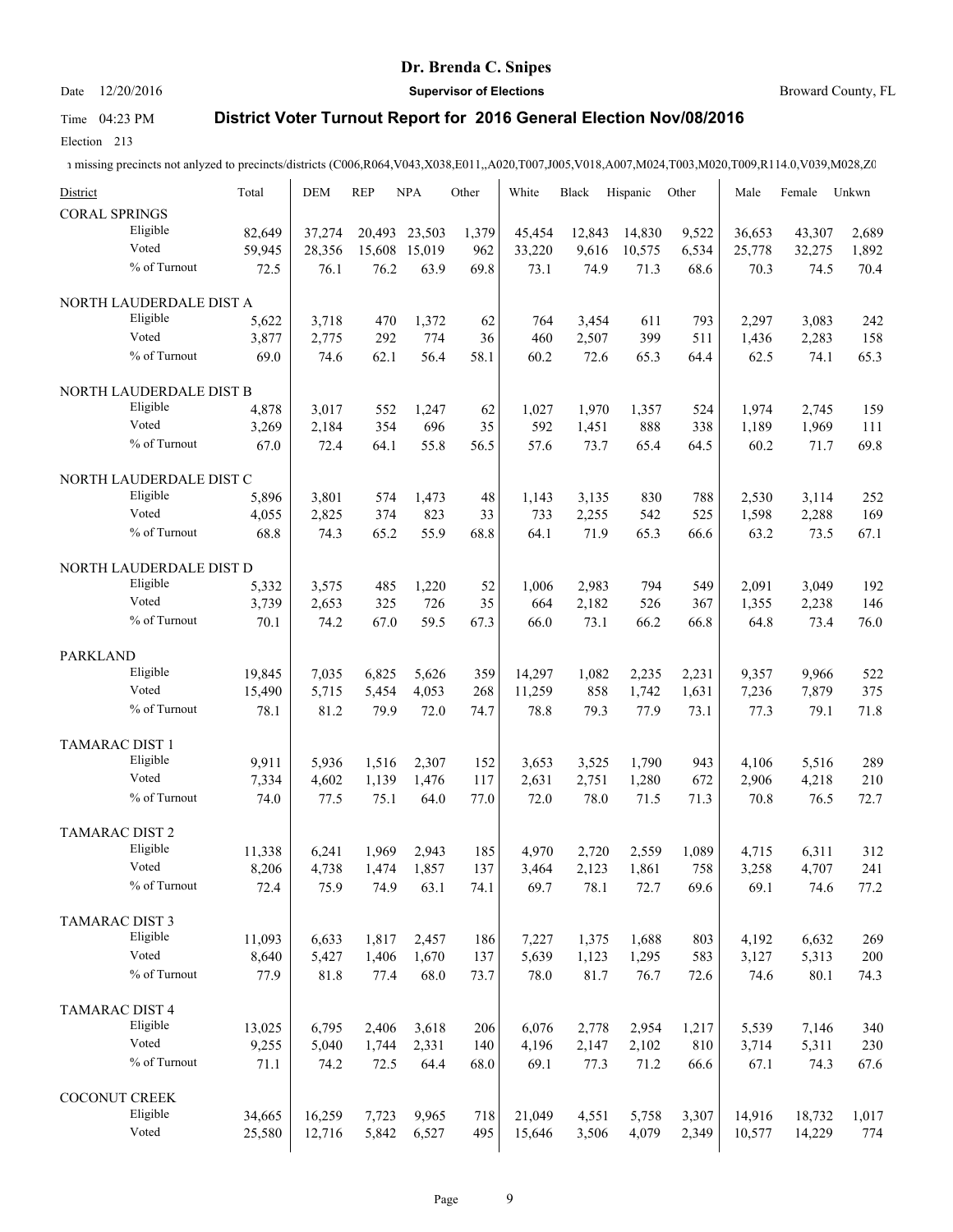### Date 12/20/2016 **Supervisor of Elections Supervisor of Elections** Broward County, FL

# Time 04:23 PM **District Voter Turnout Report for 2016 General Election Nov/08/2016**

Election 213

| District         |                          | Total   | <b>DEM</b> | <b>REP</b> | <b>NPA</b>    | Other | White  | Black  | Hispanic | Other  | Male   | Female | Unkwn |
|------------------|--------------------------|---------|------------|------------|---------------|-------|--------|--------|----------|--------|--------|--------|-------|
|                  | % of Turnout             | 73.8    | 78.2       | 75.6       | 65.5          | 68.9  | 74.3   | 77.0   | 70.8     | 71.0   | 70.9   | 76.0   | 76.1  |
| <b>WEST PARK</b> |                          |         |            |            |               |       |        |        |          |        |        |        |       |
|                  | Eligible                 | 9,227   | 6,425      | 856        | 1,871         | 75    | 1,295  | 5,243  | 1,955    | 734    | 3,836  | 5,088  | 303   |
|                  | Voted                    | 5,979   | 4,345      | 553        | 1,031         | 50    | 790    | 3,518  | 1,204    | 467    | 2,216  | 3,563  | 200   |
|                  | % of Turnout             | 64.8    | 67.6       | 64.6       | 55.1          | 66.7  | 61.0   | 67.1   | 61.6     | 63.6   | 57.8   | 70.0   | 66.0  |
|                  | 92ND STATE HOUSE         |         |            |            |               |       |        |        |          |        |        |        |       |
|                  | Eligible                 | 90,032  | 51,152     | 15,689     | 21,737        | 1,454 | 40.695 | 30,703 | 11,529   | 7,105  | 39,711 | 47,398 | 2,923 |
|                  | Voted                    | 62,928  | 37,565     | 11,469     | 12,927        | 967   | 28,960 | 21,399 | 7,881    | 4,688  | 26,544 | 34,352 | 2,032 |
|                  | % of Turnout             | 69.9    | 73.4       | 73.1       | 59.5          | 66.5  | 71.2   | 69.7   | 68.4     | 66.0   | 66.8   | 72.5   | 69.5  |
|                  | 93RD STATE HOUSE         |         |            |            |               |       |        |        |          |        |        |        |       |
|                  | Eligible                 | 120,916 | 42,277     | 43,886     | 31,942        | 2,811 | 98,435 | 4,741  | 10,136   | 7,604  | 60,303 | 57,467 | 3,146 |
|                  | Voted                    | 90,845  | 32,557     | 35,000     | 21,283        | 2,005 | 74,790 | 3,269  | 7,410    | 5,376  | 44,886 | 43,593 | 2,366 |
|                  | % of Turnout             | 75.1    | 77.0       | 79.8       | 66.6          | 71.3  | 76.0   | 69.0   | 73.1     | 70.7   | 74.4   | 75.9   | 75.2  |
|                  |                          |         |            |            |               |       |        |        |          |        |        |        |       |
|                  | 94TH STATE HOUSE         |         |            |            |               |       |        |        |          |        |        |        |       |
|                  | Eligible                 | 107,511 | 71,302     | 13,541     | 21,379        | 1,289 | 36,305 | 54,248 | 8,332    | 8,626  | 50,122 | 53,671 | 3,718 |
|                  | Voted                    | 72,997  | 50,728     |            | 9,438 12,032  | 799   | 25,552 | 36,359 | 5,703    | 5,383  | 32,574 | 38,078 | 2,345 |
|                  | % of Turnout             | 67.9    | 71.1       | 69.7       | 56.3          | 62.0  | 70.4   | 67.0   | 68.4     | 62.4   | 65.0   | 70.9   | 63.1  |
|                  | 95TH STATE HOUSE         |         |            |            |               |       |        |        |          |        |        |        |       |
|                  | Eligible                 | 91,823  | 62,413     |            | 8,732 19,737  | 941   | 19.006 | 51,458 | 11,568   | 9,791  | 37,193 | 51,429 | 3,201 |
|                  | Voted                    | 64,614  | 46,500     |            | 5,935 11,577  | 602   | 12,572 | 37,636 | 7,840    | 6,566  | 24,249 | 38,170 | 2,195 |
|                  | % of Turnout             | 70.4    | 74.5       | 68.0       | 58.7          | 64.0  | 66.1   | 73.1   | 67.8     | 67.1   | 65.2   | 74.2   | 68.6  |
|                  | 96TH STATE HOUSE         |         |            |            |               |       |        |        |          |        |        |        |       |
|                  | Eligible                 | 108,276 | 48,697     | 27,093     | 30,556        | 1,930 | 63,830 | 15,451 | 17,410   | 11,585 | 47,767 | 57,293 | 3,216 |
|                  | Voted                    | 79,894  | 37,753     |            | 20,752 20,040 | 1,349 | 47,265 | 11,837 | 12,583   | 8,209  | 34,194 | 43,337 | 2,363 |
|                  | % of Turnout             | 73.8    | 77.5       | 76.6       | 65.6          | 69.9  | 74.0   | 76.6   | 72.3     | 70.9   | 71.6   | 75.6   | 73.5  |
|                  | 97TH STATE HOUSE         |         |            |            |               |       |        |        |          |        |        |        |       |
|                  | Eligible                 | 112,585 | 54.849     |            | 24,545 31,320 | 1,871 | 59,035 | 18,658 | 22,952   | 11,940 | 48,644 | 60,435 | 3,506 |
|                  | Voted                    | 81,831  | 41,895     |            | 18,515 20,126 | 1,295 | 42,973 | 14,146 | 16,555   | 8,157  | 33,975 | 45,363 | 2,493 |
|                  | % of Turnout             | 72.7    | 76.4       | 75.4       | 64.3          | 69.2  | 72.8   | 75.8   | 72.1     | 68.3   | 69.8   | 75.1   | 71.1  |
|                  | 98TH STATE HOUSE         |         |            |            |               |       |        |        |          |        |        |        |       |
|                  | Eligible                 | 110,947 | 50,739     |            | 28,476 29,839 | 1,893 | 64,048 | 12,941 | 22,999   | 10,959 | 48,512 | 59,101 | 3,334 |
|                  | Voted                    | 81,428  | 38,841     |            | 22,015 19,269 | 1,303 | 47,432 | 9,555  | 16,865   | 7,576  | 34,482 | 44,521 | 2,425 |
|                  | % of Turnout             | 73.4    | 76.6       | 77.3       | 64.6          | 68.8  | 74.1   | 73.8   | 73.3     | 69.1   | 71.1   | 75.3   | 72.7  |
|                  |                          |         |            |            |               |       |        |        |          |        |        |        |       |
|                  | 99TH STATE HOUSE         |         |            |            |               |       |        |        |          |        |        |        |       |
|                  | Eligible                 | 106,907 | 50,167     |            | 26,347 28,702 | 1,691 | 59,476 | 12,103 | 24,867   | 10,461 | 47,976 | 55,458 | 3,473 |
|                  | Voted                    | 76,085  | 37,234     |            | 19,901 17,838 | 1,112 | 42,937 | 8,623  | 17,514   | 7,011  | 33,014 | 40,592 | 2,479 |
|                  | % of Turnout             | 71.2    | 74.2       | 75.5       | 62.1          | 65.8  | 72.2   | 71.2   | 70.4     | 67.0   | 68.8   | 73.2   | 71.4  |
|                  | <b>100TH STATE HOUSE</b> |         |            |            |               |       |        |        |          |        |        |        |       |
|                  | Eligible                 | 43,036  | 18,771     |            | 10,543 12,849 | 873   | 27,939 | 2,620  | 9,160    | 3,317  | 19,674 | 21,934 | 1,428 |
|                  | Voted                    | 29,650  | 13,347     | 7,737      | 7,998         | 568   | 19,314 | 1,618  | 6,529    | 2,189  | 13,095 | 15,520 | 1,035 |
|                  | % of Turnout             | 68.9    | 71.1       | 73.4       | 62.2          | 65.1  | 69.1   | 61.8   | 71.3     | 66.0   | 66.6   | 70.8   | 72.5  |
|                  |                          |         |            |            |               |       |        |        |          |        |        |        |       |
|                  |                          |         |            |            |               |       |        |        |          |        |        |        |       |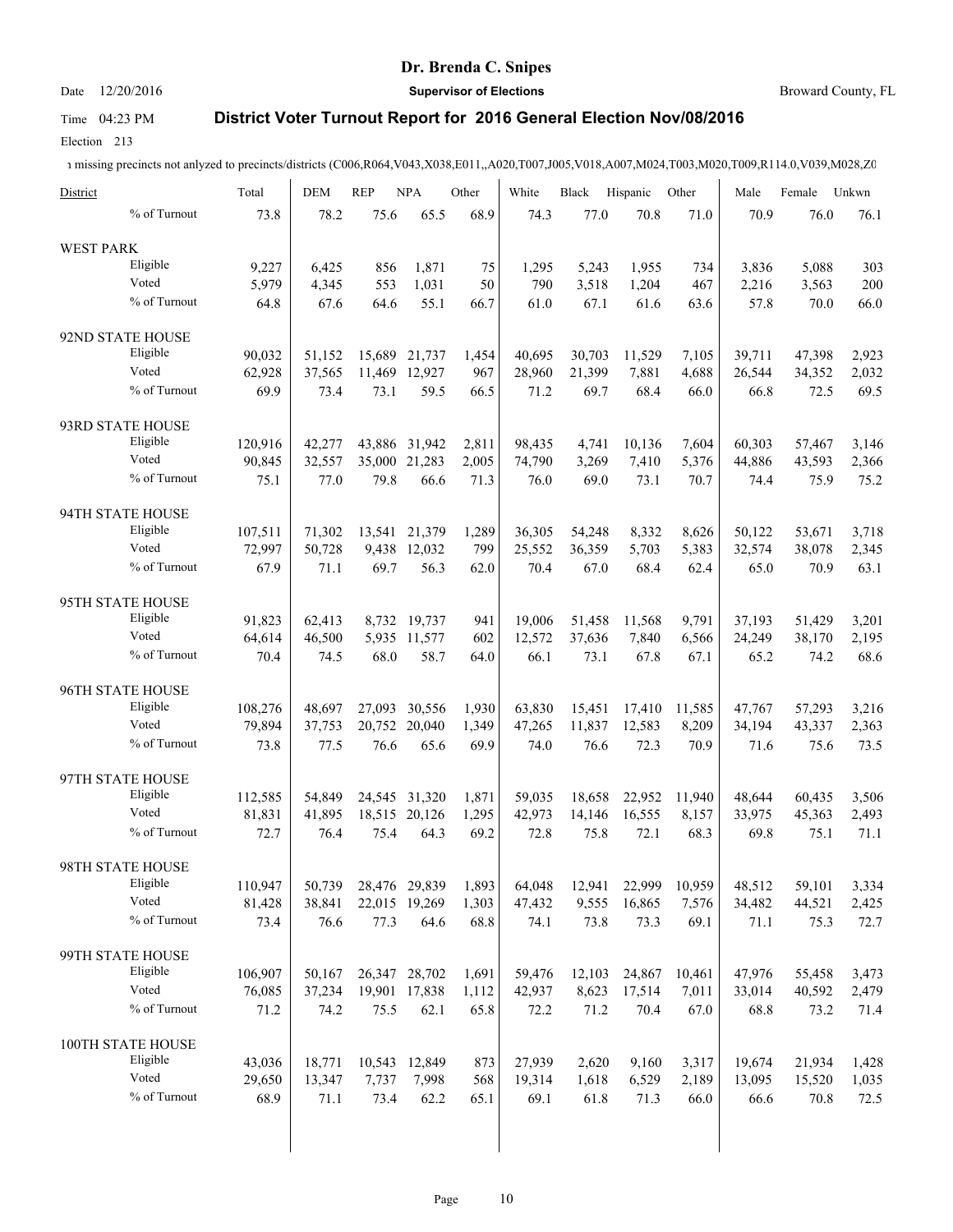# Date 12/20/2016 **Supervisor of Elections Supervisor of Elections** Broward County, FL

# Time 04:23 PM **District Voter Turnout Report for 2016 General Election Nov/08/2016**

Election 213

| District                      | Total            | <b>DEM</b>       | <b>REP</b>     | <b>NPA</b>                    | Other        | White            | Black            | Hispanic         | Other          | Male             | Female           | Unkwn          |
|-------------------------------|------------------|------------------|----------------|-------------------------------|--------------|------------------|------------------|------------------|----------------|------------------|------------------|----------------|
| 101ST STATE HOUSE<br>Eligible |                  |                  |                |                               |              |                  |                  |                  |                |                  |                  |                |
| Voted                         | 96,473<br>65,308 | 57,919<br>41,256 |                | 13,812 23,564<br>9,457 13,791 | 1,178<br>804 | 27,110<br>17,793 | 33,452<br>23,573 | 26,521<br>17,815 | 9,390<br>6,127 | 41,112<br>26,093 | 51,933<br>36,839 | 3,428<br>2,376 |
| % of Turnout                  | 67.7             | 71.2             | 68.5           | 58.5                          | 68.3         | 65.6             | 70.5             | 67.2             | 65.3           | 63.5             | 70.9             | 69.3           |
|                               |                  |                  |                |                               |              |                  |                  |                  |                |                  |                  |                |
| 102ND STATE HOUSE             |                  |                  |                |                               |              |                  |                  |                  |                |                  |                  |                |
| Eligible                      | 45,823           | 27,681           | 6,255          | 11,332                        | 555          | 9,005            | 18,758           | 13,299           | 4,761          | 18,471           | 25,757           | 1,595          |
| Voted                         | 32,702           | 20,835           | 4,449          | 7,053                         | 365          | 6,180            | 13,890           | 9,273            | 3,359          | 12,285           | 19,167           | 1,250          |
| % of Turnout                  | 71.4             | 75.3             | 71.1           | 62.2                          | 65.8         | 68.6             | 74.0             | 69.7             | 70.6           | 66.5             | 74.4             | 78.4           |
| 103RD STATE HOUSE             |                  |                  |                |                               |              |                  |                  |                  |                |                  |                  |                |
| Eligible                      | 26,192           | 12,637           | 5,297          | 7,894                         | 364          | 3,446            | 7,403            | 11,555           | 3,788          | 11,534           | 13,634           | 1,024          |
| Voted                         | 19,001           | 9,631            | 3,928          | 5,188                         | 254          | 2,417            | 5,623            | 8,320            | 2,641          | 8,004            | 10,223           | 774            |
| % of Turnout                  | 72.5             | 76.2             | 74.2           | 65.7                          | 69.8         | 70.1             | 76.0             | 72.0             | 69.7           | 69.4             | 75.0             | 75.6           |
| <b>104TH STATE HOUSE</b>      |                  |                  |                |                               |              |                  |                  |                  |                |                  |                  |                |
| Eligible                      | 107,420          | 43,982           | 29,610         | 32,131                        | 1,697        | 43,606           | 10,408           | 41,521           | 11,885         | 47,475           | 56,069           | 3,876          |
| Voted                         | 80,704           | 34,286           | 22,909         | 22,333                        | 1,176        | 32,631           | 7,987            | 31,673           | 8,413          | 34,798           | 43,032           | 2,874          |
| % of Turnout                  | 75.1             | 78.0             | 77.4           | 69.5                          | 69.3         | 74.8             | 76.7             | 76.3             | 70.8           | 73.3             | 76.7             | 74.1           |
| <b>105TH STATE HOUSE</b>      |                  |                  |                |                               |              |                  |                  |                  |                |                  |                  |                |
| Eligible                      | 11,248           | 4,867            | 2.750          | 3,486                         | 145          | 2.176            | 2,633            | 4,822            | 1,617          | 5,080            | 5,733            | 435            |
| Voted                         | 8,302            | 3,747            | 2,153          | 2,306                         | 96           | 1,557            | 2,009            | 3,638            | 1,098          | 3,614            | 4,373            | 315            |
| % of Turnout                  | 73.8             | 77.0             | 78.3           | 66.2                          | 66.2         | 71.6             | 76.3             | 75.4             | 67.9           | 71.1             | 76.3             | 72.4           |
| <b>UNINCORPORATED</b>         |                  |                  |                |                               |              |                  |                  |                  |                |                  |                  |                |
| Eligible                      | 10,262           | 6,153            | 1,567          | 2,409                         | 133          | 3,000            | 4,789            | 1,397            | 1,076          | 4,646            | 5,216            | 400            |
| Voted                         | 5,656            | 3,729            | 816            | 1,057                         | 54           | 1,414            | 2,925            | 809              | 508            | 2,305            | 3,171            | 180            |
| % of Turnout                  | 55.1             | 60.6             | 52.1           | 43.9                          | 40.6         | 47.1             | 61.1             | 57.9             | 47.2           | 49.6             | 60.8             | 45.0           |
|                               |                  |                  |                |                               |              |                  |                  |                  |                |                  |                  |                |
| LAUD-BY-THE-SEA<br>Eligible   |                  |                  |                |                               |              |                  |                  |                  |                |                  |                  |                |
| Voted                         | 5,446<br>3,986   | 1,674<br>1,237   | 2,199<br>1,686 | 1,434<br>967                  | 139<br>96    | 4,795<br>3,539   | 49<br>30         | 322<br>231       | 280<br>186     | 2,595<br>1,894   | 2,724<br>1,993   | 127<br>99      |
| % of Turnout                  | 73.2             | 73.9             | 76.7           | 67.4                          | 69.1         | 73.8             | 61.2             | 71.7             | 66.4           | 73.0             | 73.2             | 78.0           |
|                               |                  |                  |                |                               |              |                  |                  |                  |                |                  |                  |                |
| FT LAUDERDALE                 |                  |                  |                |                               |              |                  |                  |                  |                |                  |                  |                |
| Eligible                      | 120,165          | 59,882           | 29,905         | 28,160                        | 2,218        | 71,182           | 30,027           | 10,490           | 8,466          | 58,635           | 57,929           | 3,601          |
| Voted                         | 85,919           | 43,712           |                | 23,084 17,599                 | 1,524        | 53,038           | 19,820           | 7,497            | 5,564          | 41,069           | 42,378           | 2,472          |
| % of Turnout                  | 71.5             | 73.0             | 77.2           | 62.5                          | 68.7         | 74.5             | 66.0             | 71.5             | 65.7           | 70.0             | 73.2             | 68.6           |
| <b>DANIA BEACH</b>            |                  |                  |                |                               |              |                  |                  |                  |                |                  |                  |                |
| Eligible                      | 18,340           | 9,403            | 3,610          | 5,007                         | 320          | 10,109           | 3,476            | 3,401            | 1,354          | 8,170            | 9,574            | 596            |
| Voted                         | 12,292           | 6,613            | 2,618          | 2,858                         | 203          | 6,874            | 2,310            | 2,248            | 860            | 5,270            | 6,611            | 411            |
| % of Turnout                  | 67.0             | 70.3             | 72.5           | 57.1                          | 63.4         | 68.0             | 66.5             | 66.1             | 63.5           | 64.5             | 69.1             | 69.0           |
| <b>HOLLYWOOD</b>              |                  |                  |                |                               |              |                  |                  |                  |                |                  |                  |                |
| Eligible                      | 92,539           | 46,966           |                | 18,972 25,111                 | 1,490        | 47,311           | 13,056           | 23,941           | 8,231          | 41,183           | 48,272           | 3,084          |
| Voted                         | 63,331           | 33,542           |                | 13,666 15,124                 | 999          | 32,749           | 8,931            | 16,316           | 5,335          | 27,038           | 34,096           | 2,197          |
| % of Turnout                  | 68.4             | 71.4             | 72.0           | 60.2                          | 67.0         | 69.2             | 68.4             | 68.2             | 64.8           | 65.7             | 70.6             | 71.2           |
| PEMBROKE PARK                 |                  |                  |                |                               |              |                  |                  |                  |                |                  |                  |                |
| Eligible                      | 2,609            | 1,770            | 237            | 573                           | 29           | 504              | 1,470            | 425              | 210            | 1,010            | 1,492            | 107            |
| Voted                         | 1,667            | 1,217            | 132            | 301                           | 17           | 280              | 981              | 268              | 138            | 583              | 1,007            | 77             |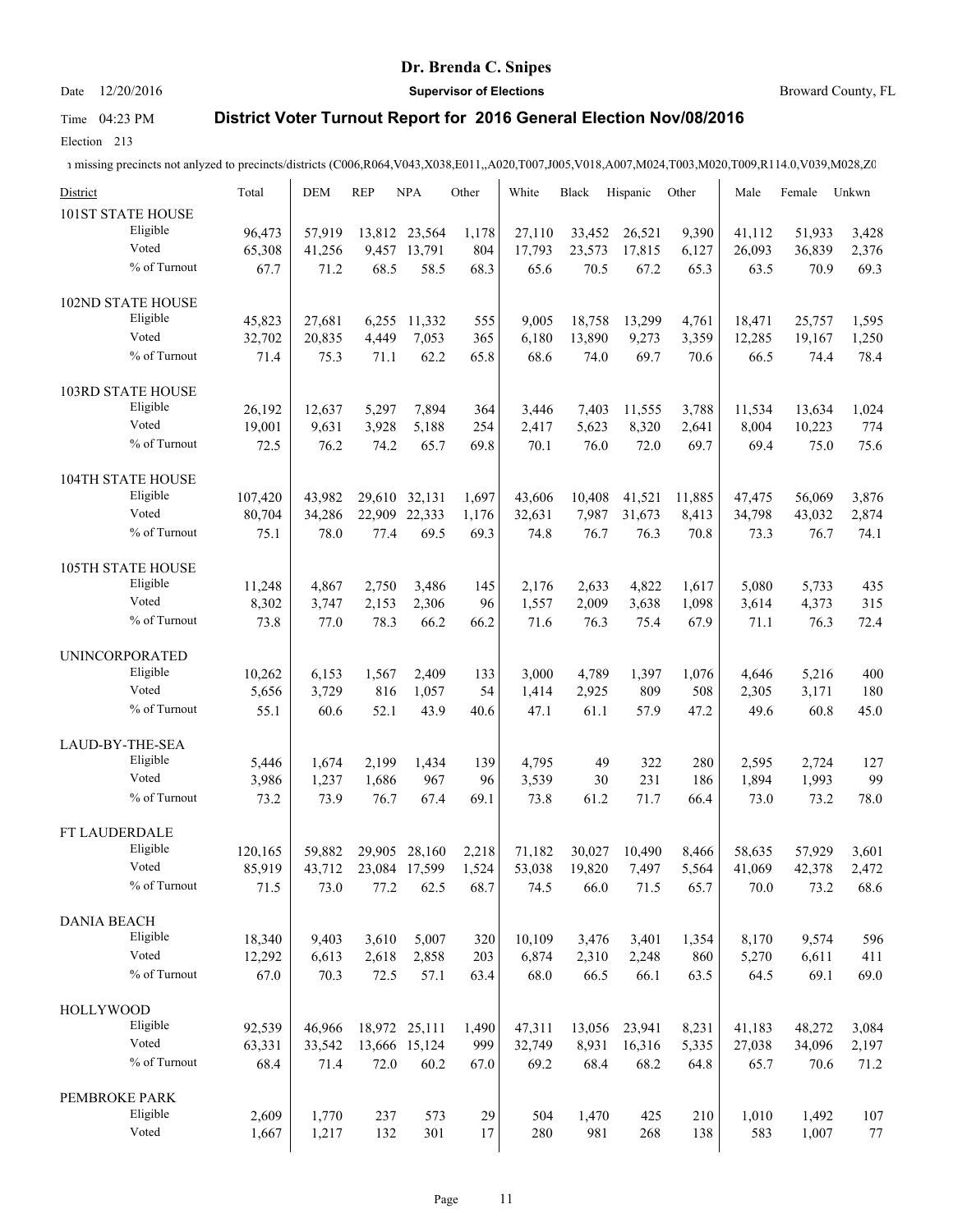# Date 12/20/2016 **Supervisor of Elections Supervisor of Elections** Broward County, FL

# Time 04:23 PM **District Voter Turnout Report for 2016 General Election Nov/08/2016**

Election 213

1 missing precincts not anlyzed to precincts/districts (C006,R064,V043,X038,E011,,A020,T007,J005,V018,A007,M024,T003,M020,T009,R114.0,V039,M028,Z0

| District             |                         | Total  | <b>DEM</b> | <b>REP</b> | <b>NPA</b>    | Other | White  | Black      | Hispanic | Other | Male   | Female | Unkwn  |
|----------------------|-------------------------|--------|------------|------------|---------------|-------|--------|------------|----------|-------|--------|--------|--------|
|                      | % of Turnout            | 63.9   | 68.8       | 55.7       | 52.5          | 58.6  | 55.6   | 66.7       | 63.1     | 65.7  | 57.7   | 67.5   | 72.0   |
| <b>WESTON</b>        |                         |        |            |            |               |       |        |            |          |       |        |        |        |
|                      | Eligible                | 40.644 | 15,139     | 10,815     | 13,991        | 699   | 19,060 | 1,792      | 15,407   | 4,385 | 18,352 | 20,468 | 1,824  |
|                      | Voted                   | 30,817 | 11,959     | 8,308      | 10,071        | 479   | 14,403 | 1,334      | 11,971   | 3,109 | 13,620 | 15,847 | 1,350  |
|                      | % of Turnout            | 75.8   | 79.0       | 76.8       | 72.0          | 68.5  | 75.6   | 74.4       | 77.7     | 70.9  | 74.2   | 77.4   | 74.0   |
|                      | SOUTHWEST RANCHES       |        |            |            |               |       |        |            |          |       |        |        |        |
|                      | Eligible                | 5,692  | 1.866      | 2,368      | 1,374         | 84    | 3,306  | 295        | 1,578    | 513   | 2,665  | 2,884  | 143    |
|                      | Voted                   | 4,278  | 1,417      | 1,907      | 891           | 63    | 2,534  | 222        | 1,189    | 333   | 1,955  | 2,223  | 100    |
|                      | % of Turnout            | 75.2   | 75.9       | 80.5       | 64.8          | 75.0  | 76.6   | 75.3       | 75.3     | 64.9  | 73.4   | 77.1   | 69.9   |
| <b>WILTON MANORS</b> |                         |        |            |            |               |       |        |            |          |       |        |        |        |
|                      | Eligible                | 8,994  | 5,405      | 1,589      | 1,835         | 165   | 6,883  | 693        | 808      | 610   | 6,063  | 2,686  | 245    |
|                      | Voted                   | 6,996  | 4,413      | 1,208      | 1,253         | 122   | 5,447  | 484        | 644      | 421   | 4,803  | 2,003  | 190    |
|                      | % of Turnout            | 77.8   | 81.6       | 76.0       | 68.3          | 73.9  | 79.1   | 69.8       | 79.7     | 69.0  | 79.2   | 74.6   | 77.6   |
| <b>COOPER CITY</b>   |                         |        |            |            |               |       |        |            |          |       |        |        |        |
|                      | Eligible                | 24,065 | 10,366     | 6,960      | 6,355         | 384   | 15,415 | 1,243      | 4,807    | 2,600 | 10,907 | 12,410 | 748    |
|                      | Voted                   | 18,360 | 8,265      | 5,476      | 4,348         | 271   | 11,964 | 961        | 3,625    | 1,810 | 8,212  | 9,610  | 538    |
|                      | % of Turnout            | 76.3   | 79.7       | 78.7       | 68.4          | 70.6  | 77.6   | 77.3       | 75.4     | 69.6  | 75.3   | 77.4   | 71.9   |
|                      | DEERFIELD BEACH         |        |            |            |               |       |        |            |          |       |        |        |        |
|                      | Eligible                | 45,352 | 22,097     | 10,349     | 11,972        | 934   | 26,749 | 9,815      | 5,291    | 3,497 | 19,980 | 24,076 | 1,296  |
|                      | Voted                   | 32,058 | 16,211     | 7,809      | 7,397         | 641   | 19,216 | 6,812      | 3,641    | 2,389 | 13,442 | 17,658 | 958    |
|                      | % of Turnout            | 70.7   | 73.4       | 75.5       | 61.8          | 68.6  | 71.8   | 69.4       | 68.8     | 68.3  | 67.3   | 73.3   | 73.9   |
| <b>MARGATE</b>       |                         |        |            |            |               |       |        |            |          |       |        |        |        |
|                      | Eligible                | 35,586 | 18,066     | 7,189      | 9,763         | 568   | 16,922 | 8,127      | 6,577    | 3,960 | 15,264 | 19,174 | 1,148  |
|                      | Voted                   | 25,504 | 13,725     | 5,320      | 6,082         | 377   | 11,879 | 6,180      | 4,673    | 2,772 | 10,473 | 14,194 | 837    |
|                      | % of Turnout            | 71.7   | 76.0       | 74.0       | 62.3          | 66.4  | 70.2   | 76.0       | 71.1     | 70.0  | 68.6   | 74.0   | 72.9   |
|                      | HILLSBORO BEACH         |        |            |            |               |       |        |            |          |       |        |        |        |
|                      | Eligible                | 1,632  | 446        | 716        | 420           | 50    | 1,485  | 11         | 74       | 62    | 764    | 835    | 33     |
|                      | Voted                   | 1,255  | 360        | 576        | 285           | 34    | 1,150  | 8          | 57       | 40    | 590    | 645    | $20\,$ |
|                      | % of Turnout            | 76.9   | 80.7       | 80.4       | 67.9          | 68.0  | 77.4   | 72.7       | 77.0     | 64.5  | 77.2   | 77.2   | 60.6   |
|                      |                         |        |            |            |               |       |        |            |          |       |        |        |        |
|                      | <b>LIGHTHOUSE POINT</b> |        |            |            |               |       |        |            |          |       |        |        |        |
|                      | Eligible                | 8,269  | 1,920      | 4,189      | 2,006         | 154   | 7,302  | 73         | 443      | 451   | 3,944  | 4,100  | 225    |
|                      | Voted                   | 6,603  | 1,524      | 3,557      | 1,405         | 117   | 5,866  | 48         | 350      | 339   | 3,131  | 3,308  | 164    |
|                      | % of Turnout            | 79.9   | 79.4       | 84.9       | 70.0          | 76.0  | 80.3   | 65.8       | 79.0     | 75.2  | 79.4   | 80.7   | 72.9   |
| POMPANO BEACH        |                         |        |            |            |               |       |        |            |          |       |        |        |        |
|                      | Eligible                | 62,449 | 30,073     |            | 15,710 15,557 | 1,109 | 36,489 | 15,428     | 6,374    | 4,158 | 28,407 | 32,135 | 1,907  |
|                      | Voted                   | 44,451 | 22,036     | 12,133     | 9,541         | 741   | 26,708 | 10,673     | 4,330    | 2,740 | 19,536 | 23,587 | 1,328  |
|                      | % of Turnout            | 71.2   | 73.3       | 77.2       | 61.3          | 66.8  | 73.2   | 69.2       | 67.9     | 65.9  | 68.8   | 73.4   | 69.6   |
|                      | <b>SEA RANCH LAKES</b>  |        |            |            |               |       |        |            |          |       |        |        |        |
|                      | Eligible                | 439    | 84         | 251        | 96            | 8     | 371    | 7          | 38       | 23    | 199    | 227    | 13     |
|                      | Voted                   | 355    | 66         | 211        | 74            | 4     | 298    | $\epsilon$ | 33       | 18    | 162    | 186    | $\tau$ |
|                      | % of Turnout            | 80.9   | 78.6       | 84.1       | 77.1          | 50.0  | 80.3   | 85.7       | 86.8     | 78.3  | 81.4   | 81.9   | 53.8   |
|                      |                         |        |            |            |               |       |        |            |          |       |        |        |        |
|                      |                         |        |            |            |               |       |        |            |          |       |        |        |        |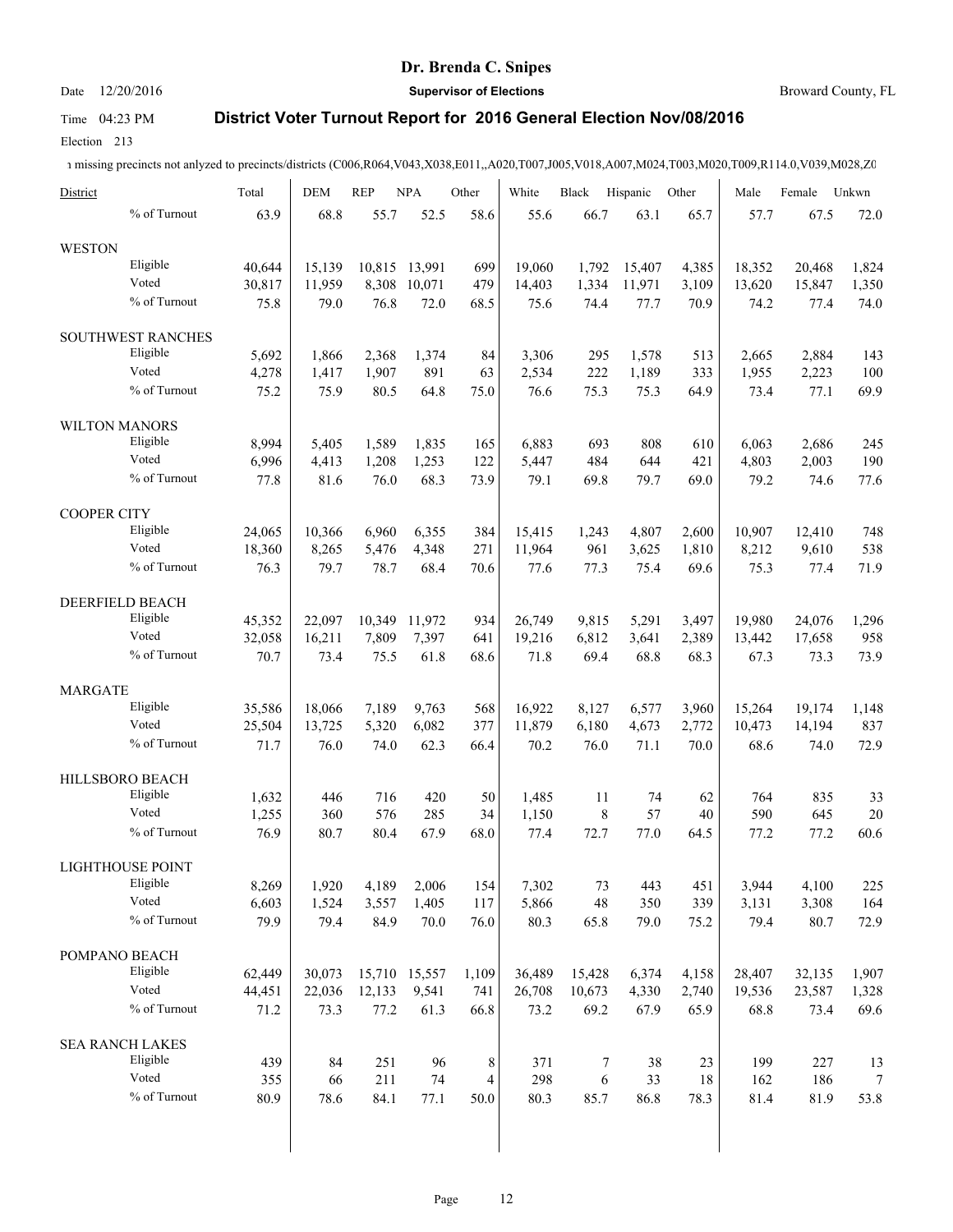### Date 12/20/2016 **Supervisor of Elections Supervisor of Elections** Broward County, FL

### Time 04:23 PM **District Voter Turnout Report for 2016 General Election Nov/08/2016**

Election 213

| District             |                         | Total   | <b>DEM</b> | <b>REP</b>   | <b>NPA</b>    | Other            | White  | <b>Black</b>     | Hispanic     | Other        | Male   | Female | Unkwn            |
|----------------------|-------------------------|---------|------------|--------------|---------------|------------------|--------|------------------|--------------|--------------|--------|--------|------------------|
| <b>OAKLAND PARK</b>  |                         |         |            |              |               |                  |        |                  |              |              |        |        |                  |
|                      | Eligible                | 25,860  | 13,969     | 4,900        | 6,530         | 461              | 14,396 | 5,337            | 4,055        | 2,072        | 13,301 | 11,714 | 845              |
|                      | Voted                   | 18,509  | 10,607     | 3,565        | 4,025         | 312              | 10,424 | 3,793            | 2,870        | 1,422        | 9,449  | 8,452  | 608              |
|                      | % of Turnout            | 71.6    | 75.9       | 72.8         | 61.6          | 67.7             | 72.4   | 71.1             | 70.8         | 68.6         | 71.0   | 72.2   | 72.0             |
| <b>LAZY LAKE</b>     |                         |         |            |              |               |                  |        |                  |              |              |        |        |                  |
|                      | Eligible                | 27      | 10         | 3            | 14            | $\boldsymbol{0}$ | 22     | $\boldsymbol{0}$ | 2            | 3            | 20     | 6      | 1                |
|                      | Voted                   | 18      | 8          | $\mathbf{1}$ | 9             | $\overline{0}$   | 17     | $\mathbf{0}$     | $\mathbf{0}$ | $\mathbf{1}$ | 12     | 6      | $\boldsymbol{0}$ |
|                      | % of Turnout            | 66.7    | 80.0       | 33.3         | 64.3          | 0.0              | 77.3   | 0.0              | 0.0          | 33.3         | 60.0   | 100.0  | 0.0              |
| LAUDERHILL           |                         |         |            |              |               |                  |        |                  |              |              |        |        |                  |
|                      | Eligible                | 42,113  | 31,602     | 2,700        | 7,484         | 327              | 5,931  | 29,876           | 2,400        | 3,906        | 16,801 | 23,900 | 1,412            |
|                      | Voted                   | 28,940  | 22,907     | 1,720        | 4,123         | 190              | 3,816  | 21,039           | 1,537        | 2,548        | 10,521 | 17,509 | 910              |
|                      | % of Turnout            | 68.7    | 72.5       | 63.7         | 55.1          | 58.1             | 64.3   | 70.4             | 64.0         | 65.2         | 62.6   | 73.3   | 64.4             |
|                      | <b>LAUDERDALE LAKES</b> |         |            |              |               |                  |        |                  |              |              |        |        |                  |
|                      | Eligible                | 18,671  | 14,528     | 829          | 3,202         | 112              | 1,563  | 14,681           | 705          | 1,722        | 7,402  | 10,535 | 734              |
|                      | Voted                   | 13,064  | 10,734     | 521          | 1,736         | 73               | 930    | 10,560           | 461          | 1,113        | 4,793  | 7,770  | 501              |
|                      | % of Turnout            | 70.0    | 73.9       | 62.8         | 54.2          | 65.2             | 59.5   | 71.9             | 65.4         | 64.6         | 64.8   | 73.8   | 68.3             |
| <b>SUNRISE</b>       |                         |         |            |              |               |                  |        |                  |              |              |        |        |                  |
|                      | Eligible                | 60,585  | 33.765     | 10,146       | 15,750        | 924              | 23,363 | 16,772           | 14,076       | 6,374        | 25,754 | 32,845 | 1,986            |
|                      | Voted                   | 43,189  | 25,324     | 7,392        | 9,847         | 626              | 16,276 | 12,366           | 10,192       | 4,355        | 17,474 | 24,292 | 1,423            |
|                      | % of Turnout            | 71.3    | 75.0       | 72.9         | 62.5          | 67.7             | 69.7   | 73.7             | 72.4         | 68.3         | 67.8   | 74.0   | 71.7             |
| <b>PLANTATION</b>    |                         |         |            |              |               |                  |        |                  |              |              |        |        |                  |
|                      | Eligible                | 62,546  | 29,811     |              | 15,910 15,836 | 989              | 35,638 | 10,895           | 9,908        | 6,105        | 27,423 | 33,176 | 1,947            |
|                      | Voted                   | 46,133  | 22,817     | 12,303       | 10,341        | 672              | 26,710 | 7,975            | 7,256        | 4,192        | 19,531 | 25,261 | 1,341            |
|                      | % of Turnout            | 73.8    | 76.5       | 77.3         | 65.3          | 67.9             | 74.9   | 73.2             | 73.2         | 68.7         | 71.2   | 76.1   | 68.9             |
| <b>DAVIE</b>         |                         |         |            |              |               |                  |        |                  |              |              |        |        |                  |
|                      | Eligible                | 61,518  | 25,710     | 17,327       | 17,431        | 1,050            | 36,230 | 4,340            | 14,438       | 6,510        | 27,498 | 32,092 | 1,928            |
|                      | Voted                   | 44,832  | 19,615     | 13,496       | 11,029        | 692              | 26,631 | 3,202            | 10,489       | 4,510        | 19,404 | 23,983 | 1,445            |
|                      | % of Turnout            | 72.9    | 76.3       | 77.9         | 63.3          | 65.9             | 73.5   | 73.8             | 72.6         | 69.3         | 70.6   | 74.7   | 74.9             |
|                      | HALLANDALE BEACH        |         |            |              |               |                  |        |                  |              |              |        |        |                  |
|                      | Eligible                | 22,025  | 10,775     | 4,644        | 6,236         | 370              | 10,734 | 3,775            | 5,821        | 1,695        | 9,443  | 11,808 | 774              |
|                      | Voted                   | 15,099  | 7,586      | 3,376        | 3,883         | 254              | 7,213  | 2,555            | 4,214        | 1,117        | 6,179  | 8,357  | 563              |
|                      | % of Turnout            | 68.6    | 70.4       | 72.7         | 62.3          | 68.6             | 67.2   | 67.7             | 72.4         | 65.9         | 65.4   | 70.8   | 72.7             |
| PEMBROKE PINES       |                         |         |            |              |               |                  |        |                  |              |              |        |        |                  |
|                      | Eligible                | 109,463 | 52,607     |              | 25,944 29,360 | 1,552            | 37,269 | 19,581           | 40,513       | 12,100       | 46,882 | 59,003 | 3,578            |
|                      | Voted                   | 80,127  | 40,143     |              | 19,632 19,277 | 1,075            | 26,951 | 14,847           | 29,844       | 8,485        | 33,170 | 44,324 | 2,633            |
|                      | % of Turnout            | 73.2    | 76.3       | 75.7         | 65.7          | 69.3             | 72.3   | 75.8             | 73.7         | 70.1         | 70.8   | 75.1   | 73.6             |
| <b>MIRAMAR</b>       |                         |         |            |              |               |                  |        |                  |              |              |        |        |                  |
|                      | Eligible                | 80,417  | 46,657     |              | 11,861 20,960 | 939              | 10,122 | 34,310           | 26,019       | 9,966        | 34,060 | 43,342 | 3,015            |
|                      | Voted                   | 57,481  | 35,032     |              | 8,580 13,255  | 614              | 6,752  | 25,425           | 18,361       | 6,943        | 22,801 | 32,416 | 2,264            |
|                      | % of Turnout            | 71.5    | 75.1       | 72.3         | 63.2          | 65.4             | 66.7   | 74.1             | 70.6         | 69.7         | 66.9   | 74.8   | 75.1             |
| <b>CORAL SPRINGS</b> |                         |         |            |              |               |                  |        |                  |              |              |        |        |                  |
|                      | Eligible                | 82,649  | 37,274     |              | 20,493 23,503 | 1,379            | 45,454 | 12,843           | 14,830       | 9,522        | 36,653 | 43,307 | 2,689            |
|                      | Voted                   | 59,945  | 28,356     |              | 15,608 15,019 | 962              | 33,220 | 9,616            | 10,575       | 6,534        | 25,778 | 32,275 | 1,892            |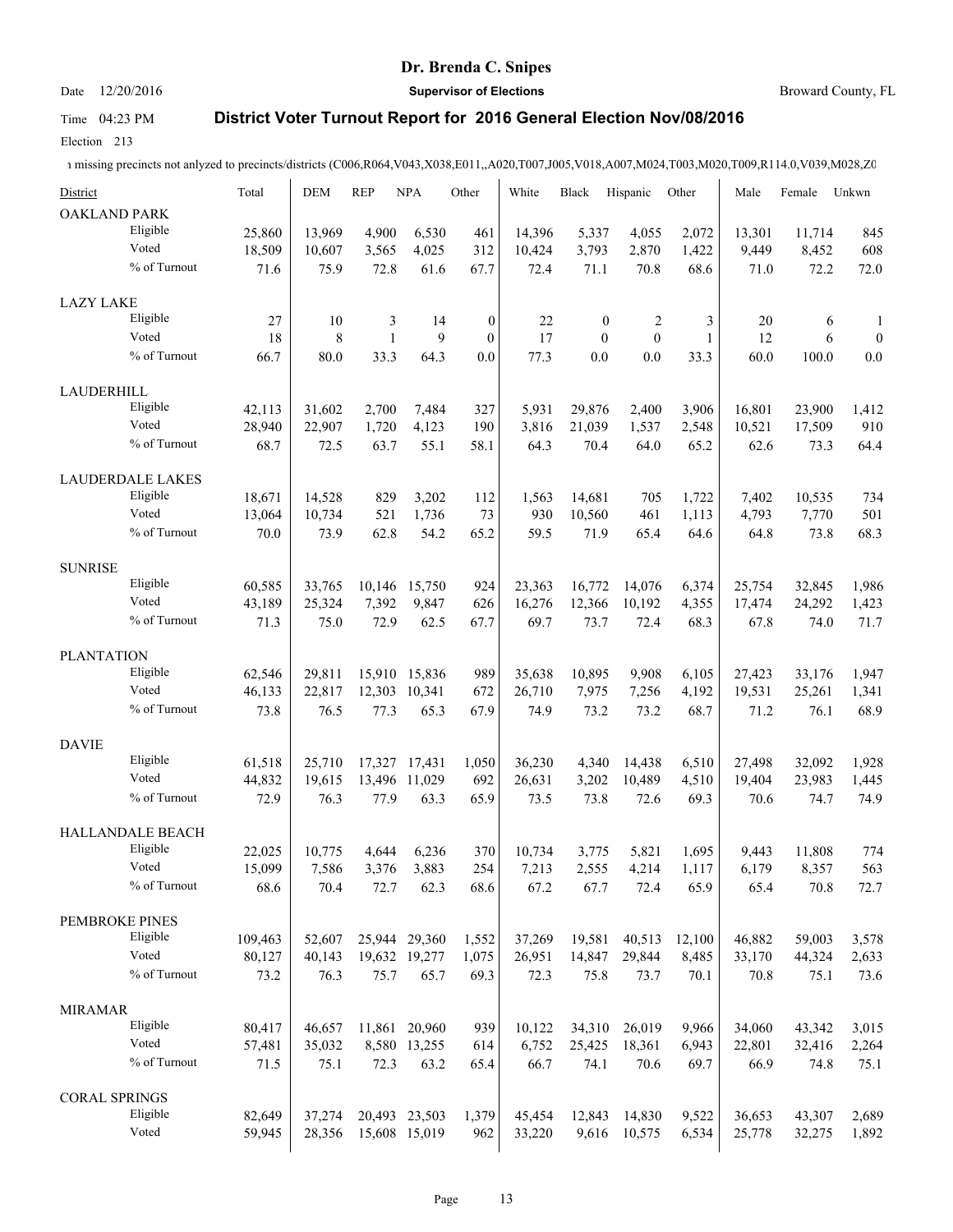# Date 12/20/2016 **Supervisor of Elections Supervisor of Elections** Broward County, FL

## Time 04:23 PM **District Voter Turnout Report for 2016 General Election Nov/08/2016**

Election 213

| District                   |              | Total   | <b>DEM</b> | <b>REP</b>    | <b>NPA</b>    | Other | White   | Black  | Hispanic | Other  | Male   | Female | Unkwn |
|----------------------------|--------------|---------|------------|---------------|---------------|-------|---------|--------|----------|--------|--------|--------|-------|
|                            | % of Turnout | 72.5    | 76.1       | 76.2          | 63.9          | 69.8  | 73.1    | 74.9   | 71.3     | 68.6   | 70.3   | 74.5   | 70.4  |
| NORTH LAUDERDALE           |              |         |            |               |               |       |         |        |          |        |        |        |       |
| Eligible                   |              | 21,728  | 14,111     | 2,081         | 5,312         | 224   | 3,940   | 11,542 | 3,592    | 2,654  | 8,892  | 11,991 | 845   |
| Voted                      |              | 14,940  | 10,437     | 1,345         | 3,019         | 139   | 2,449   | 8,395  | 2,355    | 1,741  | 5,578  | 8,778  | 584   |
|                            | % of Turnout | 68.8    | 74.0       | 64.6          | 56.8          | 62.1  | 62.2    | 72.7   | 65.6     | 65.6   | 62.7   | 73.2   | 69.1  |
| <b>PARKLAND</b>            |              |         |            |               |               |       |         |        |          |        |        |        |       |
| Eligible                   |              | 19,845  | 7,035      | 6,825         | 5,626         | 359   | 14,297  | 1,082  | 2,235    | 2,231  | 9,357  | 9,966  | 522   |
| Voted                      |              | 15,490  | 5,715      | 5,454         | 4,053         | 268   | 11,259  | 858    | 1,742    | 1,631  | 7,236  | 7,879  | 375   |
|                            | % of Turnout | 78.1    | 81.2       | 79.9          | 72.0          | 74.7  | 78.8    | 79.3   | 77.9     | 73.1   | 77.3   | 79.1   | 71.8  |
| <b>TAMARAC</b>             |              |         |            |               |               |       |         |        |          |        |        |        |       |
| Eligible                   |              | 45,367  | 25,605     |               | 7,708 11,325  | 729   | 21,926  | 10,398 | 8,991    | 4,052  | 18,552 | 25,605 | 1,210 |
| Voted                      |              | 33,435  | 19,807     | 5,763         | 7,334         | 531   | 15,930  | 8,144  | 6,538    | 2,823  | 13,005 | 19,549 | 881   |
|                            | % of Turnout | 73.7    | 77.4       | 74.8          | 64.8          | 72.8  | 72.7    | 78.3   | 72.7     | 69.7   | 70.1   | 76.3   | 72.8  |
|                            |              |         |            |               |               |       |         |        |          |        |        |        |       |
| COCONUT CREEK              |              |         |            |               |               |       |         |        |          |        |        |        |       |
| Eligible                   |              | 34,665  | 16,259     | 7,723         | 9,965         | 718   | 21.049  | 4,551  | 5,758    | 3,307  | 14,916 | 18,732 | 1,017 |
| Voted                      |              | 25,580  | 12,716     | 5,842         | 6,527         | 495   | 15,646  | 3,506  | 4,079    | 2,349  | 10,577 | 14,229 | 774   |
|                            | % of Turnout | 73.8    | 78.2       | 75.6          | 65.5          | 68.9  | 74.3    | 77.0   | 70.8     | 71.0   | 70.9   | 76.0   | 76.1  |
| <b>WEST PARK</b>           |              |         |            |               |               |       |         |        |          |        |        |        |       |
| Eligible                   |              | 9,227   | 6,425      | 856           | 1,871         | 75    | 1,295   | 5,243  | 1,955    | 734    | 3,836  | 5,088  | 303   |
| Voted                      |              | 5,979   | 4,345      | 553           | 1,031         | 50    | 790     | 3,518  | 1,204    | 467    | 2,216  | 3,563  | 200   |
|                            | % of Turnout | 64.8    | 67.6       | 64.6          | 55.1          | 66.7  | 61.0    | 67.1   | 61.6     | 63.6   | 57.8   | 70.0   | 66.0  |
| <b>SCHOOL BOARD DIST 1</b> |              |         |            |               |               |       |         |        |          |        |        |        |       |
| Eligible                   |              | 163,952 | 87,904     | 30,523        | 43,089        | 2,436 | 71,292  | 36,049 | 41,873   | 14,738 | 71,490 | 86,903 | 5,559 |
| Voted                      |              | 111,836 | 62,639     | 21,740 25,831 |               | 1,626 | 48,715  | 24,935 | 28,601   | 9,585  | 46,437 | 61,472 | 3,927 |
|                            | % of Turnout | 68.2    | 71.3       | 71.2          | 59.9          | 66.7  | 68.3    | 69.2   | 68.3     | 65.0   | 65.0   | 70.7   | 70.6  |
| <b>SCHOOL BOARD DIST 2</b> |              |         |            |               |               |       |         |        |          |        |        |        |       |
| Eligible                   |              | 172,074 | 86,319     | 37,475        | 45,957        | 2,323 | 46,338  | 44,641 | 61,002   | 20,093 | 73,830 | 92,353 | 5,891 |
| Voted                      |              | 126,100 | 65,932     | 28,495 30,087 |               | 1,586 | 33,760  | 33,546 | 44,690   | 14,104 | 51,815 | 69,874 | 4,411 |
|                            | % of Turnout | 73.3    | 76.4       | 76.0          | 65.5          | 68.3  | 72.9    | 75.1   | 73.3     | 70.2   | 70.2   | 75.7   | 74.9  |
|                            |              |         |            |               |               |       |         |        |          |        |        |        |       |
| SCHOOL BOARD DIST 3        |              |         |            |               |               |       |         |        |          |        |        |        |       |
| Eligible                   |              | 171,890 | 76,277     |               | 47,754 44,328 | 3,531 | 118,102 | 21,223 | 20,071   | 12,494 | 87,518 | 79,334 | 5,038 |
| Voted                      |              | 123,768 | 56,836     | 36,564 27,978 |               | 2,390 | 87,053  | 14,242 | 14,058   | 8,415  | 62,327 | 57,876 | 3,565 |
|                            | % of Turnout | 72.0    | 74.5       | 76.6          | 63.1          | 67.7  | 73.7    | 67.1   | 70.0     | 67.4   | 71.2   | 73.0   | 70.8  |
| SCHOOL BOARD DIST 4        |              |         |            |               |               |       |         |        |          |        |        |        |       |
| Eligible                   |              | 177,047 | 86,687     | 39,310 48,222 |               | 2,828 | 90,630  | 35,769 | 31,137   | 19,511 | 76,644 | 94,866 | 5,537 |
| Voted                      |              | 129,307 | 66,418     | 29,851 31,057 |               | 1,981 | 66,484  | 26,971 | 22,384   | 13,468 | 53,834 | 71,519 | 3,954 |
|                            | % of Turnout | 73.0    | 76.6       | 75.9          | 64.4          | 70.0  | 73.4    | 75.4   | 71.9     | 69.0   | 70.2   | 75.4   | 71.4  |
| SCHOOL BOARD DIST 5        |              |         |            |               |               |       |         |        |          |        |        |        |       |
| Eligible                   |              |         | 112,296    |               |               |       |         | 90,300 |          |        |        |        | 5,603 |
| Voted                      |              | 165,252 |            | 17,822 33,391 |               | 1,743 | 41,176  |        | 18,271   | 15,505 | 67,551 | 92,098 |       |
|                            | % of Turnout | 115,256 | 82,070     |               | 12,597 19,469 | 1,120 | 28,609  | 63,657 | 12,843   | 10,147 | 43,907 | 67,669 | 3,680 |
|                            |              | 69.7    | 73.1       | 70.7          | 58.3          | 64.3  | 69.5    | 70.5   | 70.3     | 65.4   | 65.0   | 73.5   | 65.7  |
|                            |              |         |            |               |               |       |         |        |          |        |        |        |       |
|                            |              |         |            |               |               |       |         |        |          |        |        |        |       |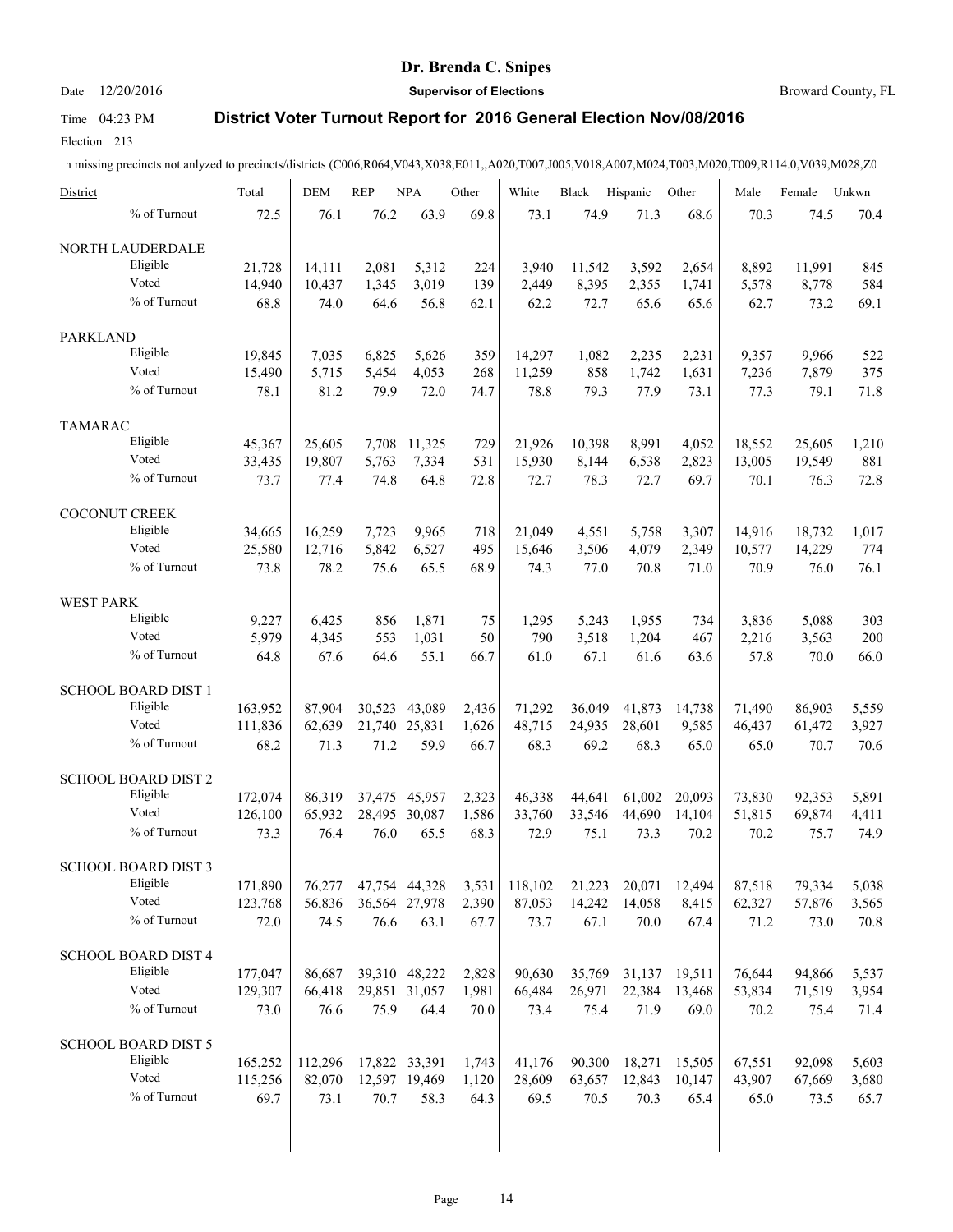# Date 12/20/2016 **Supervisor of Elections Supervisor of Elections** Broward County, FL

# Time 04:23 PM **District Voter Turnout Report for 2016 General Election Nov/08/2016**

Election 213

| District                      | Total            | <b>DEM</b>       | <b>REP</b>       | <b>NPA</b>       | Other        | White            | <b>Black</b>     | Hispanic         | Other            | Male             | Female           | Unkwn            |
|-------------------------------|------------------|------------------|------------------|------------------|--------------|------------------|------------------|------------------|------------------|------------------|------------------|------------------|
| <b>SCHOOL BOARD DIST 6</b>    |                  |                  |                  |                  |              |                  |                  |                  |                  |                  |                  |                  |
| Eligible<br>Voted             | 175,186          | 73,749           |                  | 47,404 51,079    | 2,954        | 98,312           | 14,188           | 44,532           | 18,154           | 78,567           | 90,573           | 6,046            |
| % of Turnout                  | 129,890          | 56,991           | 36,719           | 34,154           | 2,026        | 73,396           | 10,497           | 33,365           | 12,632           | 56,720           | 68,714           | 4,456            |
|                               | 74.1             | 77.3             | 77.5             | 66.9             | 68.6         | 74.7             | 74.0             | 74.9             | 69.6             | 72.2             | 75.9             | 73.7             |
| <b>SCHOOL BOARD DIST 7</b>    |                  |                  |                  |                  |              |                  |                  |                  |                  |                  |                  |                  |
| Eligible                      | 153,788          | 74,221           | 36,288           | 40,402           | 2,877        | 88,262           | 33,407           | 19,785           | 12,334           | 67,974           | 81,185           | 4,629            |
| Voted                         | 110,132          | 55,289           | 27,692           | 25,185           | 1,966        | 64,356           | 23,676           | 13,658           | 8,442            | 46,767           | 60,036           | 3,329            |
| % of Turnout                  | 71.6             | 74.5             | 76.3             | 62.3             | 68.3         | 72.9             | 70.9             | 69.0             | 68.4             | 68.8             | 73.9             | 71.9             |
| <b>SCHOOL BOARD DIST 8</b>    |                  |                  |                  |                  |              |                  |                  |                  |                  |                  |                  |                  |
| Eligible                      | $\boldsymbol{0}$ | $\boldsymbol{0}$ | $\boldsymbol{0}$ | $\boldsymbol{0}$ | $\mathbf{0}$ | $\boldsymbol{0}$ | $\boldsymbol{0}$ | $\boldsymbol{0}$ | $\boldsymbol{0}$ | $\boldsymbol{0}$ | $\boldsymbol{0}$ | $\boldsymbol{0}$ |
| Voted                         | $\mathbf{0}$     | $\mathbf{0}$     | $\overline{0}$   | $\mathbf{0}$     | $\mathbf{0}$ | $\mathbf{0}$     | $\mathbf{0}$     | $\mathbf{0}$     | $\mathbf{0}$     | $\mathbf{0}$     | $\mathbf{0}$     | $\boldsymbol{0}$ |
| % of Turnout                  | 0.0              | 0.0              | 0.0              | 0.0              | 0.0          | 0.0              | 0.0              | 0.0              | 0.0              | 0.0              | 0.0              | 0.0              |
| <b>SCHOOL BOARD DIST 9</b>    |                  |                  |                  |                  |              |                  |                  |                  |                  |                  |                  |                  |
| Eligible                      | $\boldsymbol{0}$ | $\boldsymbol{0}$ | $\boldsymbol{0}$ | $\boldsymbol{0}$ | $\mathbf{0}$ | $\boldsymbol{0}$ | $\boldsymbol{0}$ | $\boldsymbol{0}$ | $\mathbf{0}$     | $\boldsymbol{0}$ | $\boldsymbol{0}$ | $\boldsymbol{0}$ |
| Voted                         | $\mathbf{0}$     | $\mathbf{0}$     | $\overline{0}$   | $\mathbf{0}$     | $\mathbf{0}$ | $\mathbf{0}$     | $\mathbf{0}$     | $\mathbf{0}$     | $\mathbf{0}$     | $\mathbf{0}$     | $\boldsymbol{0}$ | $\mathbf{0}$     |
| % of Turnout                  | 0.0              | 0.0              | 0.0              | 0.0              | 0.0          | 0.0              | 0.0              | 0.0              | 0.0              | 0.0              | 0.0              | 0.0              |
| 29TH STATE SENATE             |                  |                  |                  |                  |              |                  |                  |                  |                  |                  |                  |                  |
| Eligible                      | 86,975           | 37.437           | 23,162           | 24,791           | 1,585        | 54,050           | 10,445           | 12,973           | 9,507            | 39,038           | 45,422           | 2,515            |
| Voted                         | 64,818           | 29,279           |                  | 17,873 16,545    | 1,121        | 40,607           | 8,018            | 9,436            | 6,757            | 28,305           | 34,665           | 1,848            |
| % of Turnout                  | 74.5             | 78.2             | 77.2             | 66.7             | 70.7         | 75.1             | 76.8             | 72.7             | 71.1             | 72.5             | 76.3             | 73.5             |
|                               |                  |                  |                  |                  |              |                  |                  |                  |                  |                  |                  |                  |
| 32ND STATE SENATE<br>Eligible |                  |                  |                  |                  |              |                  |                  |                  |                  |                  |                  |                  |
| Voted                         | 324,175          | 141,824          |                  | 85,294 91,769    | 5,288        | 170,146          | 37,539           | 82,035           | 34,455           | 144,348          | 168,968          | 10,859           |
| % of Turnout                  | 238,675          | 108,797          |                  | 65,731 60,526    | 3,621        | 126,242          | 27,833           | 60,748           | 23,852           | 103,271          | 127,628          | 7,776            |
|                               | 73.6             | 76.7             | 77.1             | 66.0             | 68.5         | 74.2             | 74.1             | 74.1             | 69.2             | 71.5             | 75.5             | 71.6             |
| 33RD STATE SENATE             |                  |                  |                  |                  |              |                  |                  |                  |                  |                  |                  |                  |
| Eligible                      | 298,103          | 190,282          | 38,002           | 66,145           | 3,674        | 94,298           | 136,337          | 39,811           | 27,657           | 126,507          | 161,642          | 9,954            |
| Voted                         | 208,411          | 140,000          |                  | 26,966 39,038    | 2,407        | 65,787           | 96,663           | 27,710           | 18,251           | 83,380           | 118,309          | 6,722            |
| % of Turnout                  | 69.9             | 73.6             | 71.0             | 59.0             | 65.5         | 69.8             | 70.9             | 69.6             | 66.0             | 65.9             | 73.2             | 67.5             |
| 34TH STATE SENATE             |                  |                  |                  |                  |              |                  |                  |                  |                  |                  |                  |                  |
| Eligible                      | 317,473          | 142,058          | 84,327           | 84,833           | 6,255        | 204,665          | 37,563           | 51,182           | 24,063           | 149,832          | 158,087          | 9,554            |
| Voted                         | 225,656          | 104,074          |                  | 64,234 53,070    | 4,278        | 148,442          | 25,522           | 35,625           | 16,067           | 103,985          | 114,737          | 6,934            |
| % of Turnout                  | 71.1             | 73.3             | 76.2             | 62.6             | 68.4         | 72.5             | 67.9             | 69.6             | 66.8             | 69.4             | 72.6             | 72.6             |
| 35TH STATE SENATE             |                  |                  |                  |                  |              |                  |                  |                  |                  |                  |                  |                  |
| Eligible                      | 152,463          | 85,852           |                  | 25,791 38,930    | 1,890        | 30,953           | 53,693           | 50,670           | 17,147           | 63,849           | 83,193           |                  |
| Voted                         | 108,729          | 64,025           |                  | 18,854 24,582    | 1,268        | 21,295           | 39,488           | 36,080           | 11,866           | 42,866           | 61,821           | 5,421<br>4,042   |
| % of Turnout                  | 71.3             | 74.6             | 73.1             | 63.1             | 67.1         | 68.8             | 73.5             | 71.2             | 69.2             | 67.1             | 74.3             | 74.6             |
|                               |                  |                  |                  |                  |              |                  |                  |                  |                  |                  |                  |                  |
| PLANTATION ACRES<br>Eligible  |                  |                  |                  |                  |              |                  |                  |                  |                  |                  |                  |                  |
| Voted                         | 3,675            | 1,418            | 1,247            | 965              | 45           | 2,310            | 443              | 505              | 417              | 1,729            | 1,844            | 102              |
| % of Turnout                  | 2,799            | 1,129            | 1,000            | 634              | 36           | 1,773            | 338              | 394              | 294              | 1,303            | 1,423            | 73               |
|                               | 76.2             | 79.6             | 80.2             | 65.7             | 80.0         | 76.8             | 76.3             | 78.0             | 70.5             | 75.4             | 77.2             | 71.6             |
| <b>PALM AIRE</b>              |                  |                  |                  |                  |              |                  |                  |                  |                  |                  |                  |                  |
| Eligible                      | 7,016            | 3,343            | 1,728            | 1,791            | 154          | 5,108            | 589              | 870              | 449              | 3,369            | 3,459            | 188              |
| Voted                         | 5,336            | 2,666            | 1,336            | 1,221            | 113          | 3,882            | 453              | 672              | 329              | 2,599            | 2,586            | 151              |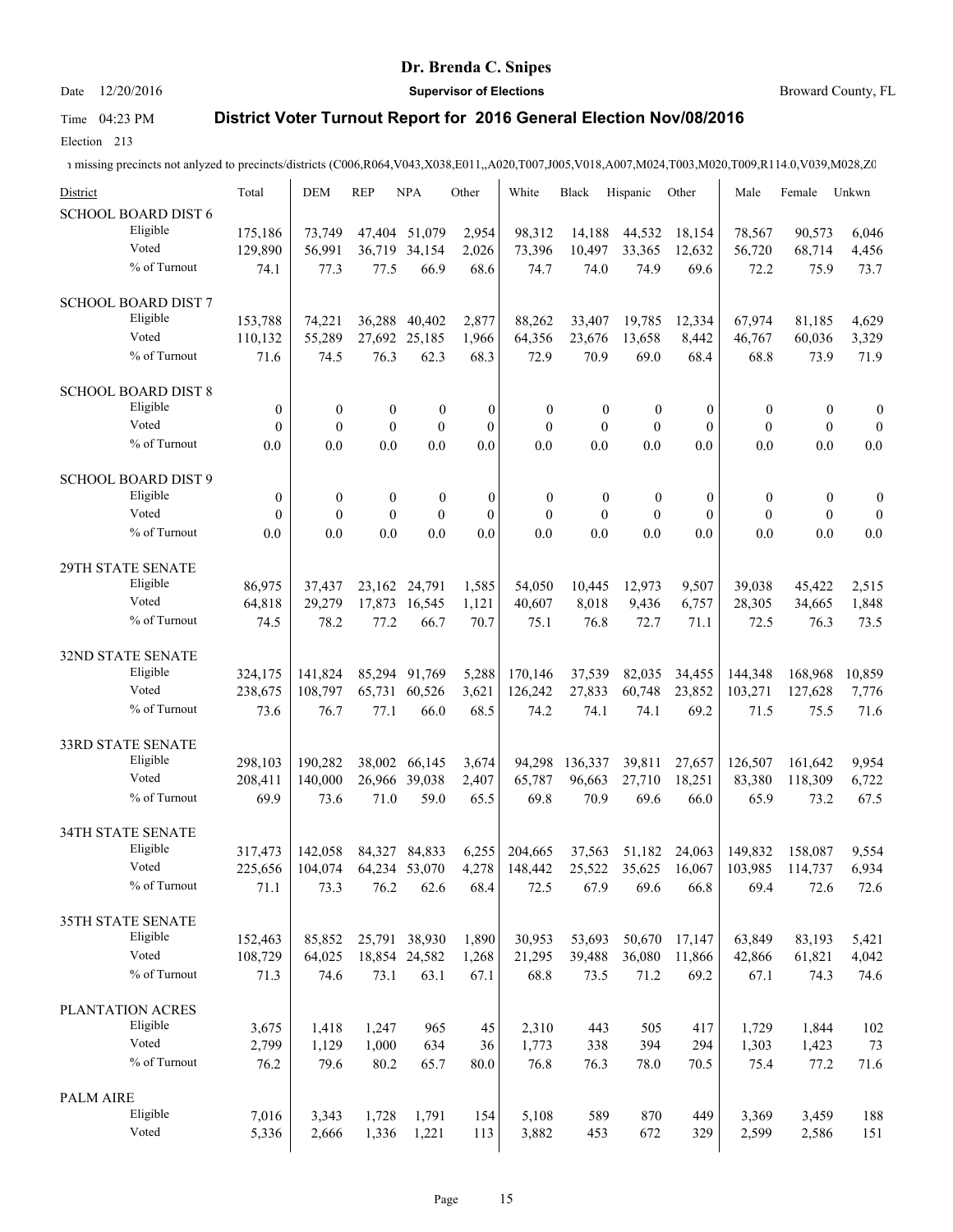# Date 12/20/2016 **Supervisor of Elections Supervisor of Elections** Broward County, FL

### Time 04:23 PM **District Voter Turnout Report for 2016 General Election Nov/08/2016**

Election 213

| District                | Total  | <b>DEM</b> | <b>REP</b> | <b>NPA</b>   | Other          | White  | Black | Hispanic | Other | Male   | Female | Unkwn |
|-------------------------|--------|------------|------------|--------------|----------------|--------|-------|----------|-------|--------|--------|-------|
| % of Turnout            | 76.1   | 79.7       | 77.3       | 68.2         | 73.4           | 76.0   | 76.9  | 77.2     | 73.3  | 77.1   | 74.8   | 80.3  |
| BROADVIEW PARK ANNEX    |        |            |            |              |                |        |       |          |       |        |        |       |
| Eligible                | 2,861  | 1,331      | 574        | 910          | 46             | 1.044  | 469   | 1,033    | 315   | 1,337  | 1,399  | 125   |
| Voted                   | 1,773  | 851        | 393        | 508          | 21             | 627    | 299   | 656      | 191   | 776    | 928    | 69    |
| % of Turnout            | 62.0   | 63.9       | 68.5       | 55.8         | 45.7           | 60.1   | 63.8  | 63.5     | 60.6  | 58.0   | 66.3   | 55.2  |
| CENTRAL BROWARD ANNEX   |        |            |            |              |                |        |       |          |       |        |        |       |
| Eligible                | 1,620  | 1,361      | 48         | 208          | 3              | 31     | 1,450 | 24       | 115   | 650    | 909    | 61    |
| Voted                   | 991    | 884        | 24         | 81           | $\overline{c}$ | 13     | 913   | 18       | 47    | 336    | 630    | 25    |
| % of Turnout            | 61.2   | 65.0       | 50.0       | 38.9         | 66.7           | 41.9   | 63.0  | 75.0     | 40.9  | 51.7   | 69.3   | 41.0  |
| <b>CBWCD ZONE 1</b>     |        |            |            |              |                |        |       |          |       |        |        |       |
| Eligible                | 14,791 | 5,565      | 4,777      | 4,235        | 214            | 8,645  | 821   | 3,878    | 1,447 | 6,904  | 7,454  | 433   |
| Voted                   | 10,904 | 4,237      | 3,793      | 2,730        | 144            | 6,422  | 618   | 2,840    | 1,024 | 5,000  | 5,604  | 300   |
| % of Turnout            | 73.7   | 76.1       | 79.4       | 64.5         | 67.3           | 74.3   | 75.3  | 73.2     | 70.8  | 72.4   | 75.2   | 69.3  |
| <b>CBWCD ZONE 2</b>     |        |            |            |              |                |        |       |          |       |        |        |       |
| Eligible                | 17,437 | 7,218      | 5,217      | 4,671        | 331            | 11,997 | 705   | 3,173    | 1,562 | 7,696  | 9,231  | 510   |
| Voted                   | 13,273 | 5,733      | 4,171      | 3,132        | 237            | 9,259  | 523   | 2,379    | 1,112 | 5,689  | 7,193  | 391   |
| % of Turnout            | 76.1   | 79.4       | 80.0       | 67.1         | 71.6           | 77.2   | 74.2  | 75.0     | 71.2  | 73.9   | 77.9   | 76.7  |
| <b>CBWCD ZONE 3</b>     |        |            |            |              |                |        |       |          |       |        |        |       |
| Eligible                | 11,830 | 5,010      | 3,001      | 3,611        | 208            | 6,816  | 904   | 2,596    | 1,514 | 5,141  | 6,293  | 396   |
| Voted                   | 8,327  | 3,734      | 2,248      | 2,224        | 121            | 4,794  | 662   | 1,857    | 1,014 | 3,490  | 4,528  | 309   |
| % of Turnout            | 70.4   | 74.5       | 74.9       | 61.6         | 58.2           | 70.3   | 73.2  | 71.5     | 67.0  | 67.9   | 72.0   | 78.0  |
| CBWCD ZONE 4            |        |            |            |              |                |        |       |          |       |        |        |       |
| Eligible                | 16,455 | 7,132      | 4,522      | 4,531        | 270            | 10,367 | 1,005 | 3,335    | 1,748 | 7,413  | 8,523  | 519   |
| Voted                   | 12,243 | 5,586      | 3,504      | 2,965        | 188            | 7,797  | 760   | 2,462    | 1,224 | 5,419  | 6,445  | 379   |
| % of Turnout            |        |            |            |              |                |        |       |          |       |        |        |       |
|                         | 74.4   | 78.3       | 77.5       | 65.4         | 69.6           | 75.2   | 75.6  | 73.8     | 70.0  | 73.1   | 75.6   | 73.0  |
| <b>CBWCD ZONE 5</b>     |        |            |            |              |                |        |       |          |       |        |        |       |
| Eligible                | 14,879 | 7,632      | 2,814      | 4,230        | 203            | 5,572  | 1,987 | 5,388    | 1,932 | 6,378  | 7,963  | 538   |
| Voted                   | 10,109 | 5,551      | 1,949      | 2,483        | 126            | 3,681  | 1,465 | 3,691    | 1,272 | 4,047  | 5,650  | 412   |
| % of Turnout            | 67.9   | 72.7       | 69.3       | 58.7         | 62.1           | 66.1   | 73.7  | 68.5     | 65.8  | 63.5   | 71.0   | 76.6  |
| <b>CBWCD ZONE 6</b>     |        |            |            |              |                |        |       |          |       |        |        |       |
| Eligible                | 16,867 | 6,905      | 5,258      | 4,437        | 267            | 10,385 | 756   | 3,951    | 1,775 | 7,672  | 8,660  | 535   |
| Voted                   | 12,694 | 5,401      | 4,099      | 3,000        | 194            | 7,954  | 572   | 2,983    | 1,185 | 5,655  | 6,658  | 381   |
| % of Turnout            | 75.3   | 78.2       | 78.0       | 67.6         | 72.7           | 76.6   | 75.7  | 75.5     | 66.8  | 73.7   | 76.9   | 71.2  |
| COCOMAR WATER DIST      |        |            |            |              |                |        |       |          |       |        |        |       |
| Eligible                | 39,657 | 18,640     |            | 8,840 11,388 | 789            | 23,914 | 5,309 | 6,719    | 3,715 | 17,020 | 21,483 | 1,154 |
| Voted                   | 29,013 | 14,467     | 6,639      | 7,365        | 542            | 17,571 | 4,065 | 4,735    | 2,642 | 11,974 | 16,175 | 864   |
| % of Turnout            | 73.2   | 77.6       | 75.1       | 64.7         | 68.7           | 73.5   | 76.6  | 70.5     | 71.1  | 70.4   | 75.3   | 74.9  |
| <b>WATER DISTRICT 4</b> |        |            |            |              |                |        |       |          |       |        |        |       |
| Eligible                | 12,505 | 5,594      | 3,360      | 3,286        | 265            | 8,797  | 1,187 | 1,639    | 882   | 5,838  | 6,362  | 305   |
| Voted                   | 9,356  | 4,410      | 2,598      | 2,166        | 182            | 6,623  | 889   | 1,222    | 622   | 4,341  | 4,781  | 234   |
| % of Turnout            | 74.8   | 78.8       | 77.3       | 65.9         | 68.7           | 75.3   | 74.9  | 74.6     | 70.5  | 74.4   | 75.1   | 76.7  |
|                         |        |            |            |              |                |        |       |          |       |        |        |       |
|                         |        |            |            |              |                |        |       |          |       |        |        |       |